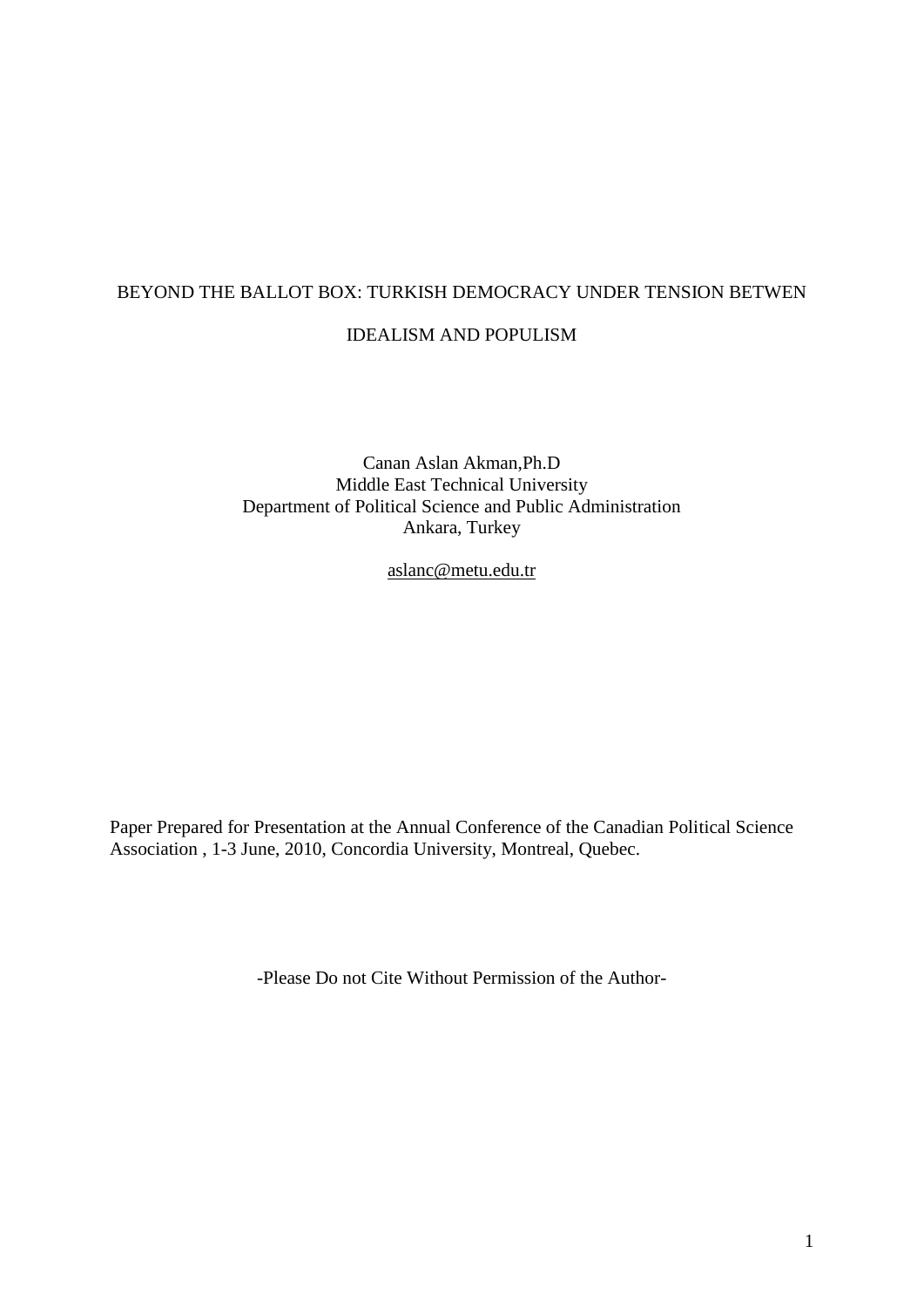## BEYOND THE BALLOT BOX: TURKISH DEMOCRACY UNDER TENSION BETWEN

## IDEALISM AND POPULISM

#### Introduction

This paper inquires into the dilemmas of the democratization reforms in Turkey, a deeply divided polity along the secular-Islamic cleavage, during the current Justice and Development Party (AKP) government (2002-present). Consolidation of democracy has long emphasized the significance of elite-consensus on the procedural and substantive issues after transitions (Linz and Stepan, 1996). The problematique of elite-consensus over political reforms in Turkey has remained despite the positive influence of the EU accession process and the transformation of political Islam into a more moderate force in the party system with the rise of the AKP.

Significant progress in the economic and political transition process until the mid-1990s in Turkey was followed by political reforms oriented towards meeting the conditions set by the European Union for Turkey"s prospective full membership. Meanwhile, Islamist actors went through a transformation to overcome their radicalism and to embrace democratization objectives. The November 2002 parliamentary elections with the stunning electoral victory of the AKP, which has been the major actor in this transformation, provided the necessary stability for the party system. Consolidation of democracy literature also underlines the stabilization of the party system and the integration of anti-systemic actors into the political system. However, besides the enactment of far-reaching reforms of the legal system in the context of the Europeanization process, increasing stability in the party system, and the moderation of the Islamic actors who came to power in 2002, majoritarianism rather than consensualism has pervaded political institutions in Turkey.

This paper inquires into the policies and the discourses of the AKP government toward the much disputed reforms pertaining to the electoral process, constitutional reform, protection of civil and political liberties, and fostering democratic accountability. It is contended that the democracy perspective of the AKP has been severely constrained due to its roots in both the populist Islamist parties preceding itself and the conservative center-right tradition in Turkey. Both the Islamist tradition and the conservative- right tradition which constitute an integral part of its identity suffers from a tension between their populist forms of mobilization and democracy conception, and an idealism in the sense of being an anti-establishment movement in the context of the prevailing center-periphery cleavage accentuated by the secular-Islamist conflict. The paper problematizes the AKP"s strategy of situating itself at the centre to reconcile its Islamist baggage and the centre-right conservative populism by focusing on its selective approach to political reforms to deepen democractization.

With the coming of the AKP to power and the start of the accession negotiations with the EU in 2005 initiated a new era in Turkish democratization. While the sceptics and the secularist circles has continued to see it as an Islamist actor with a hidden agenda, its moderate rhetoric and its committment to the economic agenda and democratization has also made most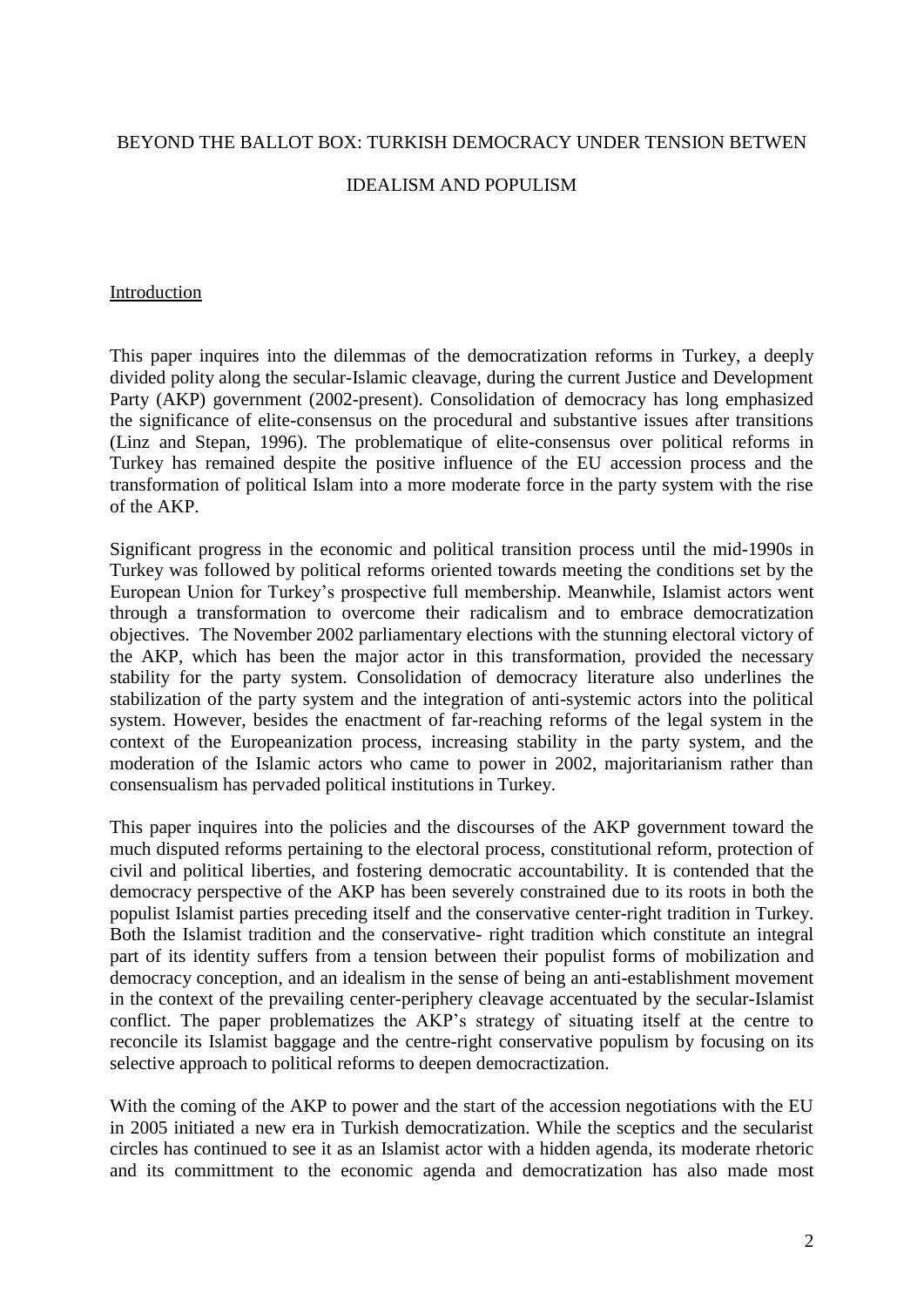analysts toplace the party in the very same platform of the traditional centre-right parties in Turkey (Dağı,2008, Özbudun, 2006a, 2006b). However, its style of governance and policy agenda has made other observers to challenge its similarity with the dominant centre-right tradition in Turkish politics (Öniş,2009). It was argued that it structural dilemma stemming from its core suport base in the religiously conservative groups has significantly constrained its initial flexibility and consensual approach especially after its second electoral victory in 2007. The analysis in this paper follows this line of argument and suggests that its backtracking from democratization reforms and from its objective of replacing the 1982 constitution needs to be comprehended in the context of the ideological-cultural forces shaping the party's democracy perspective in addition to its structural constraints. Although the AKP government refrained from direct clashes with the secular establishment, its approach to political reforms marked by its peculiar brand of conservative populism has deepened the prevailing divisions in the political and civil society, rather than moderating the conflicts and proceeding with the search for consensus in the party system which seem so essential for the condolidation of Turkish democracy.

## The Lost Decade of the 1990s for Turkish Democratization: The Crisis of the Centre-Right and the Military Intervention of February ,1997

Parliamentary elections of December 1995 in Turkey was a turning point in the electoral decline of the center- parties right the Motherland Party (ANAP) and the True Path Party (DYP) and the center left parties SHP/CHP<sup>1</sup> due to economic mismanagement, corruption as well as the parties institutional problems. With the electoral rise of the  $RP^2$  and the destabilization in the party system was indicative of the end of the strong majority governments since 1983. The coalition government formed in June 1996 between the DYP and the RP aggravated the tensions in the party system along the secular-Islamist polarization.

The Islamist RP (1993-1998) was the post-1983 reincarnation of the largest Islamist formation in the pre-coup period the National Salvation Party (MSP).<sup>3</sup> The cultural and the discursive hegemony of Kemalism upheld by the statist elites had made Republican secularism "the basis of identity for *the white Turks'*. The ideology of the National Outlook Movement (NOM) provided a foundation for a rival identity for the Islamist members of *the black Turks* (Yavuz 2000) with its "anti--Westernism, anti-Europeanism and the promise of a community and state based on national and Islamic forces". The NOM held doctrinal articulation of the quest by conservative-peripheral groups to receive their share from modernization and development. In the 1980s Erbakan pragmatically embraced equal distribution of income as an objective with the dicsourse of the Just Order (Cinar and Duran, , 29). As an ideology of the periphery, blending Ottomanism, nationalism, modernism and Islamism, the NOM"s original emphasis on ethics and industrialization was shifted in the 1980s to a focus on identity and justice (Yavuz, 2000). A major pillar of this tradition was the

<sup>1</sup> The major party of the left, the Social Democratic Populist Party (SHP) was replaced by the Republican People"s Party (CHP) in 1995. The secularist CHP was the continuation of the pre-coup CHP which was originally Turkey's first party.

 $2^{\circ}$  The RP won 21 per cent of the total vote in the 1995 general elections.

<sup>&</sup>lt;sup>3</sup> The MSP was closed in 1981 during the military regime along with the other political parties.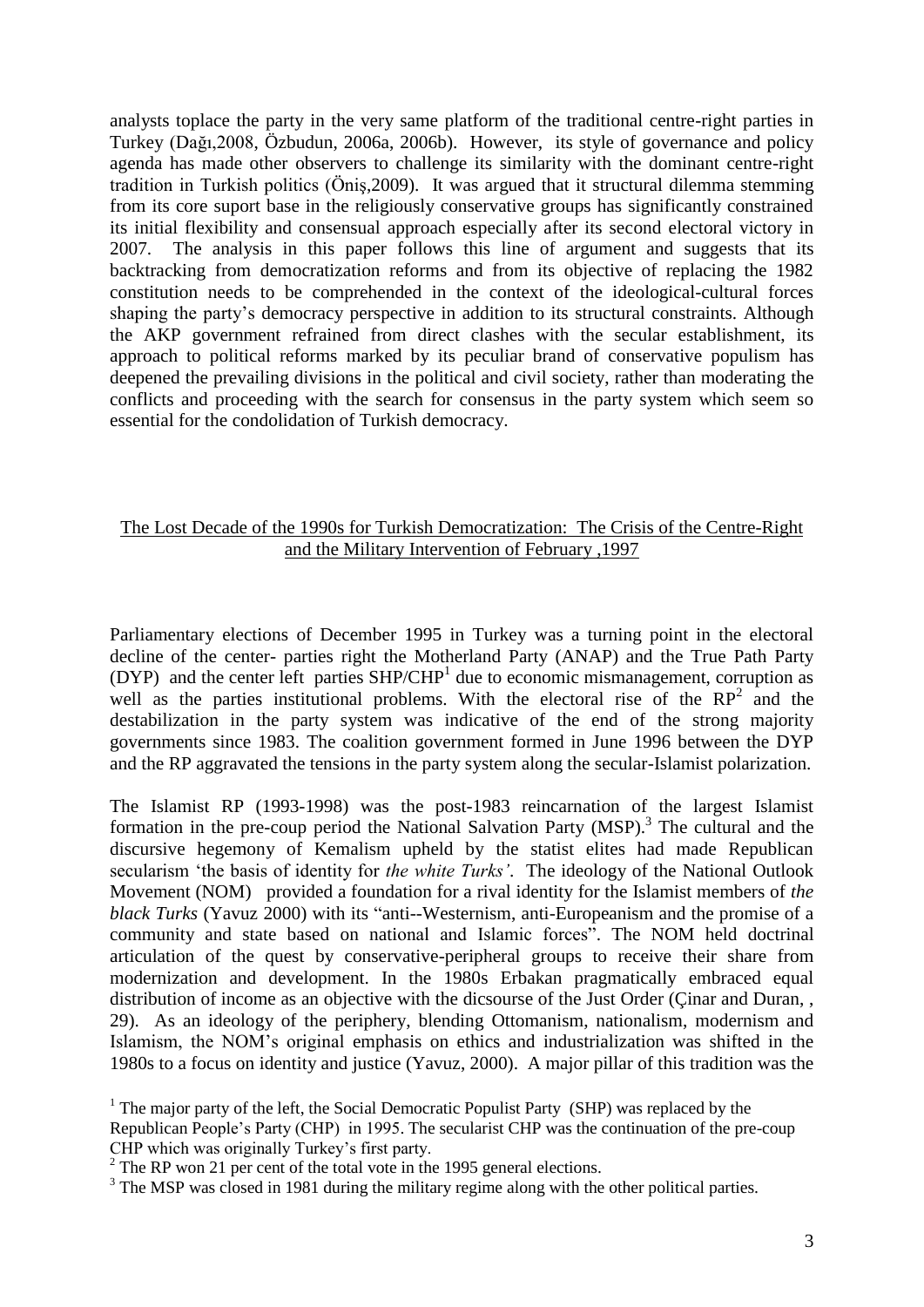criticism of the centuries" old process of secularization and the westernizing elite in Turkey for preventing people"s moral development, which in the National Outlook ideology, was a prerequisite for economic and poitical development. The "Just Order" rhetoric struck a responsive cord among the conservative sectors of the less developed areas and the hinterland of Anatolia threatened by the economic liberalization policies which plagued the middleclasses with rampant consumerism in the post-1980 Turkey.<sup>4</sup> The RP had a political transformation project by upholding a homogenous conception of the community. As an opposition ideology, however, it remained statist, and failed to become " an ideology of liberation" (Yavuz, 2000). Its defense of freedom and human rights prioterized religious freedoms over others "with overtones of oppressive attitudes for other belief systems and minority groups' (Tanivici, 2003: 470). As the only party in Turkish politics close to the mass party model (Özbudun, 2001), the RP"s major strength lied in its superb organization and grass- roots mobilization rather than ideology (White 2002,274). Meanwhile, the centreparties of the conservative right ANAP and the DYP were plagued with an identity crisis in the 1990s which was depened after the changes of leadership in both parties. (Cizre 1996: 142-43).

On 28 February 1997 in its highly stressful and extended meeting, the military wing of the National Security Council (MGK)<sup>5</sup> presented the coalition government with a programme of eighteen proposals with the objective of controlling the spread of religious reactionary forces and the spread of fundamentalism arguably heartened by the words and the deeds of the RP. Largely due to the party"s concern to be responsive to the grassroots demands, Erdogan had declared among his policy prioties lifting the legal obstacles for female university students and teachers to wear the headscarf and the rearranging of work hours to enable the practicing Muslims to catch up with the daily prayer, etc. These declarations and other acts which allegedly encouraging the Islamist circles alarmed the military and the secular circles in the face of the growing visibility of the public manifestations of Islam (Dagı,1998:119). Following the intervention the military announced in October 1997 that "reactionary Islamic movements" posed a much greater threat to the state than Kurdish seperatism (Cizre 2002:195-196). After the MGK meeeting the military high command launched a campaign to mobilize civil society, media and business circles (and the judiciary) againts what they saw the most important threat to the Republic, Islamic fundamentalism. It set out to "educate the general public on the dangers of Islam" (Michaud-Emin,2007: 42). In this campaign, the Turkish Armed forces appealed directly to different sections of society in an heightened sence of Islamist threat with the objective of imposing a monolithic social project on the whole society (Cizre and Çinar,  $2003:310$ <sup>6</sup>. The RP was closed by the Constitutional Court in January 1998 on the grounds that the party challenged secular and democratic chararacter of the state in Turkey.

Through the campaign to eradicate political Islam and to repress its allies in the civil society (including associtions, business and the Islamic communities) the major actors of centre-right came to enjoy less room of maneouveour in their historic mission called by Göle as a

 $4$  For a succint account of the social base of the RP in the 1980s and 1990s see.(Gülalp.2001)

<sup>&</sup>lt;sup>5</sup> The military wing consisted of the Chief of General Staff and the heads of the army departments. 6 For a more effective monitoring of the reactionary threat, *the Western Study Group* wa*s* formed wihin the General Staff headquarters directly answerable to the MGK to collect information about civil society groups, media personalities, elected politicians and bureaucrats. Earlier in January 1997, another new organ under the Prime Ministry had been formed within the MGK Secretariat by a governmental decree to carry out the tasks of observing and reporting the crises caused by Islamic reactionism and to formulate responses to them.(Cizre Sakallıoglu, 2002:196).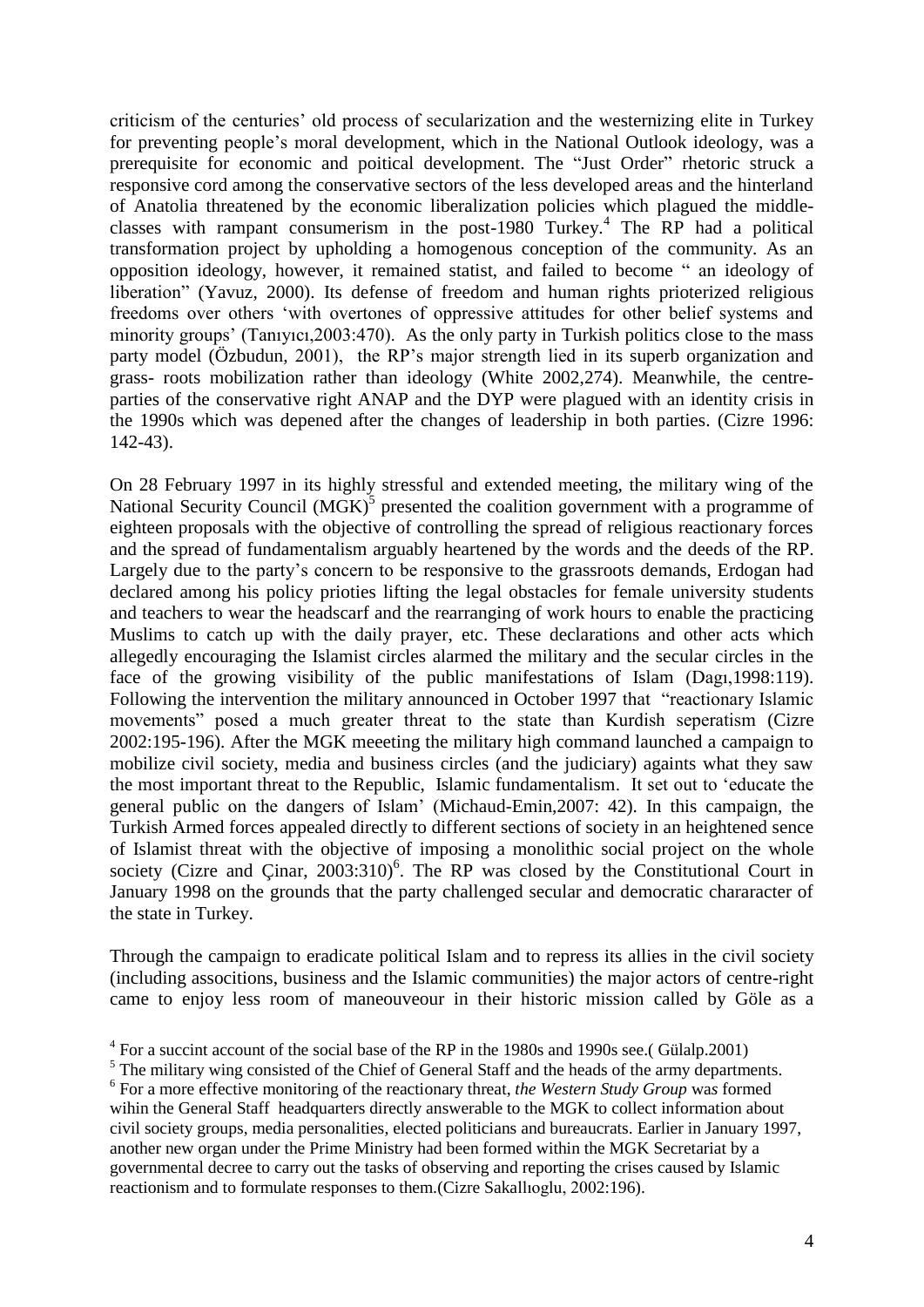"cohabitation bw secularism and Muslim identity"(Göle, 1995: 43). The centre-left embraced the secularist message more strongly (Cizre and Çınar 2003: 315-318). The CHP which has entered the parliament as the second party following the 2002 elections on a platform addressed the fears of the secular middle and upper middle classes characterized itself as the party with the mission to protect the Republic.<sup>7</sup>

The intervention accelerated the decline of the centre-right and centre-left and deepened their identity cirisis. Their electoral decline continued in 1999 elections, and the CHP was left outside of the Parliament as its total votes fell below the national threshold. By the time Turkey went to the polls in 3 November 2002 a "failed party system", the quest of the electorate for a viable alternative in the face of weak and ineffective opposition and a "national call for creating and maintaining economic stability at any cost" provided a convenient atmosphere for the pro-Islamic groups to present themselves as an alternative by forging an alliance among the Islamic, liberal and the economically dislocated groups (Tepe 2006: 114).

## The Plight of the Reformists of the RP : The Making of a New Centre ?

The ascendancy of the AKP was considered to be indicative of a "shift from political to social Islam" (Dagi 2008: 29), and a success story in terms of the transformation of political Islam into a moderate force in Turkish party politics "recoinciled to the secular principles of the Republic." (Özbudun 2006 b,547). These contentions were based on an observation of both the party"s approach to secularism outlined in the party program, the statements of its leader and the moderate approach of its leading representatives refraining from a polarizing discourses esp during its first term in government. After the elections the party leaders projected the AKP as a centre party by abandoning their Islamist discourse. The most central pillar of this transformation of political Islam into a more moderate and progressive force was political learning and "maturing experiences" on the part of the Islamists which emerged after almost three decades of clashes with the secularist forces in the Turkish political system (Cizre and Cınar 2003, Dogan, 2005:427).

It should be noted that the RP had always followed "a long-term strategy" in its engagement with the state since the 1970s. Considering the state as essential to the protection of the interests of the Muslims, it refrained from violence in the face of repression from the secularist establishment. Electoral comperitive pressures from the centre-right had also forced the Islamist cadres to moderate their demands. (Çınar and Duran, 25). However, this stragey went hand in hand with their strategy of making inroads into the state administration by capturing parts of the state bureacracy in coalition periods (as in the 1970s). Although the RP was a leadership party, *par excellence*, the quest by its younger and dynamic cadres for a redirection in its electoral strategy was already evident in the party in the early 1990s. Tayyip Erdoğan"s strategy after becoming the head of the RP"s İstanbul provincial organization in 1985 (and later the mayor of İstanbul in 1992), was oriented toward becoming a center party

 $<sup>7</sup>$  In this author's interviews with the CHP representatives in 2004 in the context of the relations</sup> between the government and the opposition this point was overemphasized. The CHP's regime guardianship character was also underlined to me by a recent interview by another deputy and a member of the party assembly (June 2009)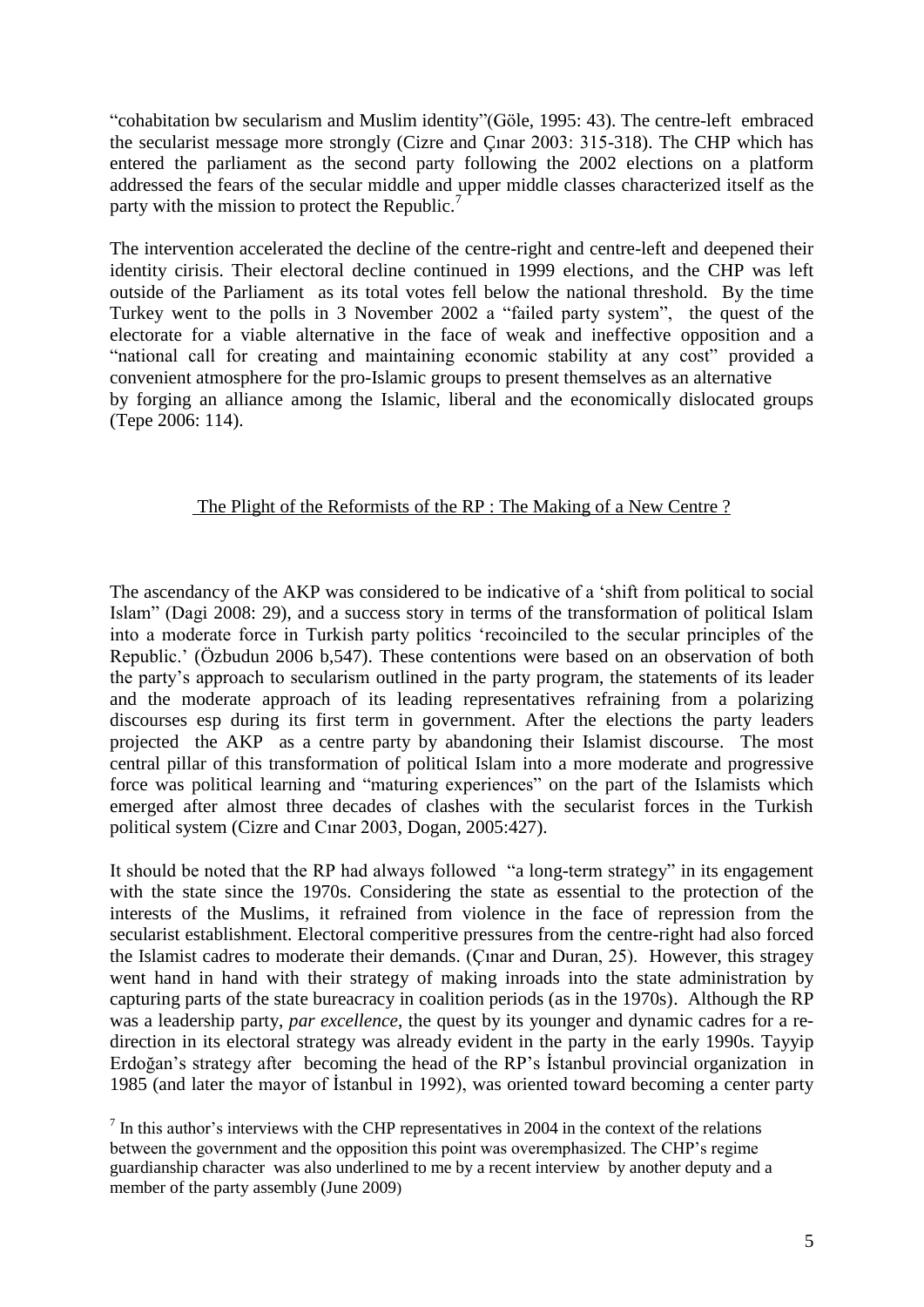which would embrace all sections, by winning the votes of "the believers, the mosque and the community,<sup>38</sup> A new party, the Virtue Party (FP) was founded in July 2001 to succeed the RP . In this period Erdoğan emphasized more forcefully the importance of "listening to the voice of the grassroots'. Before he formed AKP after completing his prison sentence,<sup>9</sup> Erdogan underlined his distance from the NOM in order to form a broadly-based political entity by opening up to non-traditional sections of electorate. The new party would not be an Islamic party; it would not appeal only to the social base of FP, but to those of other parties.<sup>10</sup>

In the new political stance of the FP, the EU process would lead to significant democratization reforms which would also cripple the repressive capacities of the Kemalist state toward the Islamists (Cınar and Duran, 24, Tanıyıcı, 474-475) Despite its moderate rhetoric the FP leaders" democracy understanding were non-pluralist and was occupied with the necessary constitutional and legal changes to make party closure difficult in Turkey and to lift the political bans of Erbakan and his associates (Cizre-Cınar:325). The defeat of the candidate of the reformist wing, Abdullah Gül in the first FP Convention of 14 May 2000, who lost the leadership to Recai Kutan, was indicative of the determination of the reformist cadres to open a new page in the Islamist political tradition.<sup>11</sup> Erdogan was excluded from party politics and Erbakan was imposed a political.<sup>12</sup> The FP's was closed in 2001 by the Constitutional Court for being a continuation of a previously banned party. Then, the reformist wing which established the AKP in August 2001 set out to establish a new party by eliminating the democratic deficits of the RP namely, lack of intra-party democracy, selfcriticism and transparency. (Cizr andÇınar, 2003; 326)

# The Change Agenda of the Justice and Development Party (AKP) after Its First Electoral Victory

Although the AKP was approached with doubt and reservations as to its genuine intentions, it was apparent from its inception that the first phase of party building and its contestation for power would also be a process devoted to prove its non-Islamic credentials and to forge a broad coalition among conservative and secular circles. This new formation would be moderately Islamic rather than a continuation of the NOM despite the fact that many members and the leading names of the party were formerly part of it. It was claimed that the new party"s objective would be to "transmit various demands and sensitivities to the political sphere by "embracing the society as a whole, not just the believers" (Çaglayan-İçener, 597).

The electoral victory of the AKP in the 2002 general elections<sup>13</sup> demonstrated that it was a heterogeneous party in terms of voter support, largely based on reactions of the cross-section

parliamentary seats 363 out of 550)

<sup>&</sup>lt;sup>8</sup> Published Interview with Bülent Arınç, a central figure in the RP.(Çakır and Çalmuk, 132-133.)

<sup>&</sup>lt;sup>9</sup> Erdogan had been found guilty of provoking religious hatred among people by reciting a poem in Siirt in 1998 and was imprisoned for one year on the basis of the notorious Article 312 of the Penal Code.

 $^{10}$  Çakır and Çalmuk ,p. 178 and 189.

<sup>&</sup>lt;sup>11</sup> Abdullah Gül won the votes of 521 party delegates out of 1154.

<sup>&</sup>lt;sup>12</sup> After the closure of the RP in January 1998 by the Constitutional Court a five year ban was imposed on Erbakan along with five other party administrators. After the closure of the FP the traditionalists established the Felicity Party on 20 July 2001 and the reformists founded the AKP on 14 August 2001. <sup>13</sup> Winning 34.3 per cent of the total valid vote, the AKP controlled an absolutemajority of the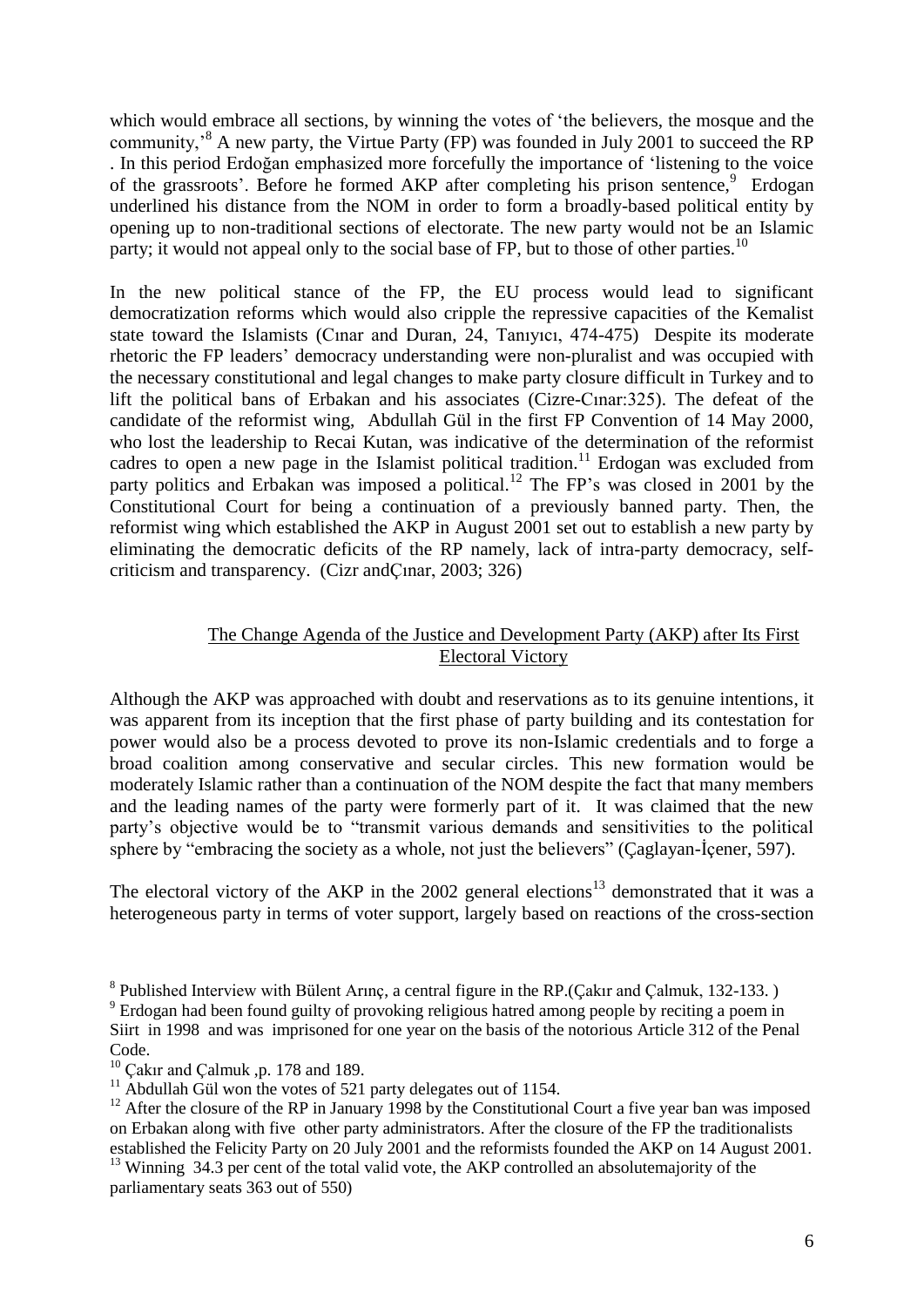of the electorate to bad governance and economic mismanagement (Carkoglu, 2002.; 131.)<sup>14</sup> Most importantly, the fact that 'the party positioned at the most distant from the state' had emerged the first party heralded the prospect of transforming the political regime by destroying the hegemony of the statist-Westernizing elites (Insel,2003; 306). In other words, the AKP"s sweeping majority was largely a re-assertion of the political power of the periphery (since the Democratic Party victory in 1950) reflecting the rise of the hitherto underrepresented rural-suburban conservative groups (Kotsovilis, 2006: 59) <sup>15</sup>

Following the elections, Erdogan claimed that he had "changed in line with the need to catch up with developments, the modern age," <sup>16</sup> and that they had "taken off the shirt of National View"<sup>17</sup>. After the elections, the AKP has committed itself to the objectives set forward in its *The Electoral Manifesto, The Emergency Action Plan and the Government Program,* emphasizing both democracy issues and the economic issues. The reform process towards the EU membership was embraced as the most important item in the new government's agenda (Cinar,  $2006$ )<sup>18</sup> The party leaders declared that the headscarf issue was not a priority for the government. Abdullah Gül, the second man in the party, who was given the mandate to form the government declared that the right to wear headscarf should be considered as a matter of individual liberties<sup>19</sup> indicating a clear shift from the RP's stand on the issue, perceiving in the context of democracy rather than Islamism. In the party program, the AKP"s notion democracy was formulated as parallel to the liberal democracy notion by centralizing the individual in the political process.<sup>20</sup> After receiving the mandate to for the new government, Tayyip Erdogan claimed that the new political understanding of the AKP based on the conservative democracy identity, held a conception of politics as" a domain of compromise" in his speech on the  $59<sup>th</sup>$  Government program addressing the Parliament on 18 March 2003 <sup>21</sup>. He also noted that in the past Turkish politics had not gained anything from political discourses and styles which had led to tensions in the system.

Erdogan introduced the AKP as "a conservative and a mass party"; he presented the new era that started with the electoral victory of the AKP as the start of "second Menderes era" referring to the legacy of the populist DP led by Adnan Menderes(1950-1960). He claimed that the AKP was not a continuation of a party but the inheritor of the DP, and that he was

 $14$  According to the surveys taken after the 2002 elections, the AKP won the votes of the centrist voters who had voted fo the other parties in the previous elections. Its support base was ideologically socially and geographically diverse. (Dagi, 2006,93)

<sup>&</sup>lt;sup>15</sup> Serdar Turgut : " the AKP has Destroyed the Power of the White Turks" .*Haberturk online* June 3 2004)

<sup>&</sup>lt;sup>16</sup> Erdogan quoted in Ian Fisher, "Turkey Waits and Wonders How Closely Bound to Islam Is Election Victor? *New York Times* 7 Nov 2002

<sup>17</sup> *Zaman* Daily 2003 17 May

<sup>&</sup>lt;sup>18</sup> Erdogan: "The First Job is the EU, then it is the economy" *Radikal* Daily ,4 Nov 2002

<sup>19</sup> *Yeni Safak* , Daily 25 November 2002.

<sup>20</sup> AKP Program, www.akparti.org.tr

<sup>&</sup>lt;sup>21</sup> The Program of the 59th Government Submitted to the TBMM by Prime Minister Erdogan (18 *March 2001*). The first AKP Government, the short-lived 58th Government formed by the AKP's second men, Abdullah Gül, came to an end when in February 2003 Tayyip Erdogan entered into the Parliament in a byelection in the Province of Siirt after an amendment to the pres law making Erogan eligible for election. Under the Turkish Constitution anyone who is not elected to the Turkish Parliament is not eligible for the mandate to form the government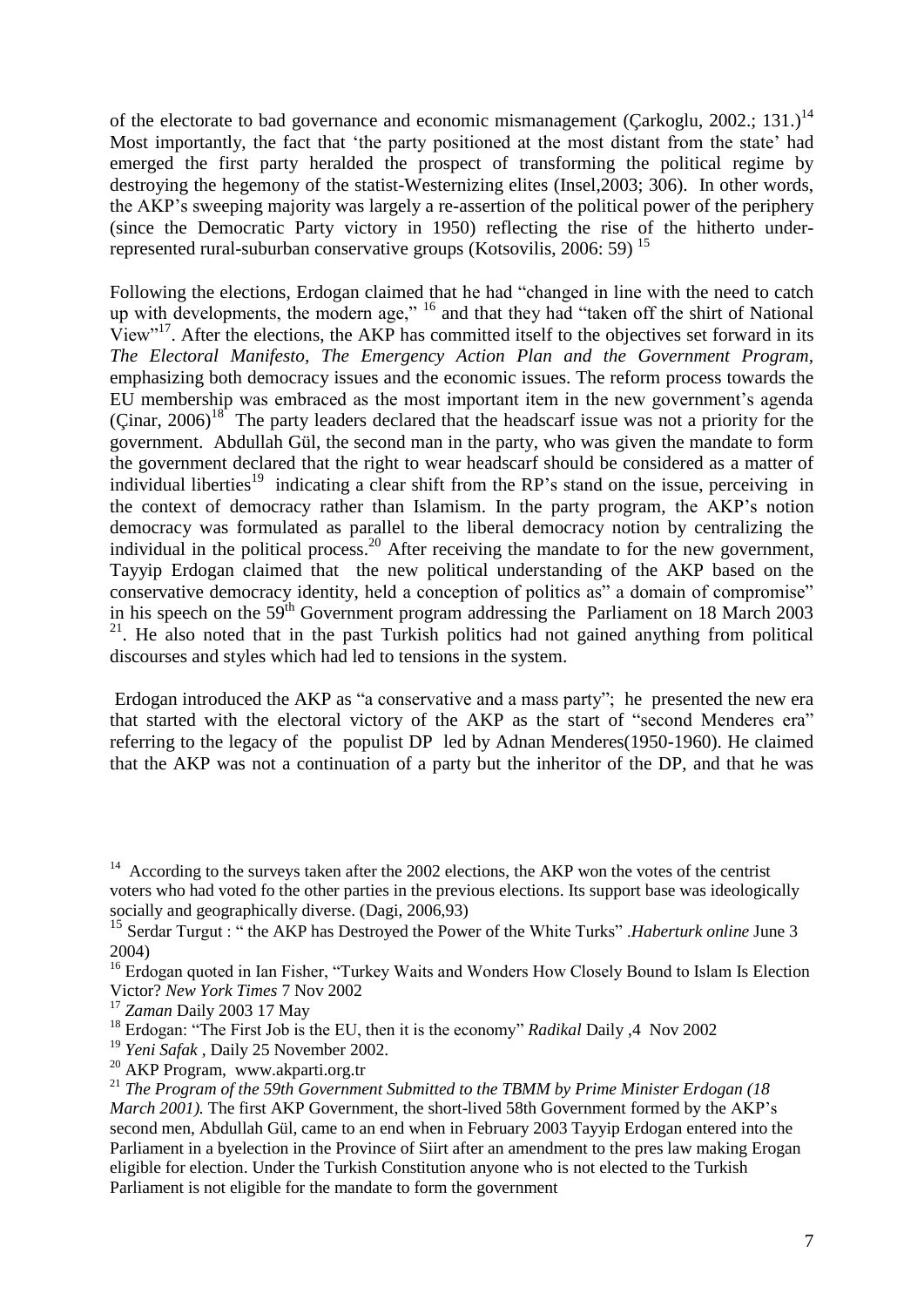given by the people "the mission of realizing the democracy for the first time since Menderes".<sup>22</sup>

## Idealists Turning Populists? : Following in the Footsteps of Conservative-Right

Populism as a mobilization strategy embraced by parties relying on direct appeals by charismatic leaders to the citizens considered as a mass has been a defining feature of the conservative centre parties in Turkey since the 1950s. Populism of the centre-right parties in Turkey since the 1950s bears some parallels to some extent with the populism of the Latin American countries with its charismatic leaders, significant weaknesses in party institutionalization and the presentation by leaders of themselves as "the agent and the embodiment of the people" (Plattner, 2010: 88). However, Turkish populism in party politics has remained predominantly as a discursive strategy (Toprak,1992; 41-65; Kasaba,1993) in contrast to its Latin American counterparts embedded in structural conflicts and redistributive policies.

The discourse of the conservative right parties in Turkey has evolved as a populist opposition of the "nation" challenging the social transformation project of the Kemalist elites. Republican elitism regarded the cultural underdevelopment of the masses as potential sources of reactionism. Throughout the 1950s the Democratic Party led by its charismatic leader, Mendere mobilized peripheral masses in party politics against the bureaucratic cente. The democracy mission of the conservative right, however, included pragmatic elements rather than an abstract defense of liberalism and democracy. References to "the national will" wrapped in a discourse which transferred the spiritual and metaphysical features of the state to the nation defined as "the unity in the moral, cultural and belief" (Mert, 2007, Kasaba, 1991). Majoritarianism of the DP had left an enduring legacy in the Turkish party politics and provided for its successor parties a blueprint for mobilization of the periphery with the "national will" pitted against the military and its allies in the state and civil society) Both the Justice Party (1961-1980) and the True Path Party (1983-2009) led by Demirel spoke on behalf of the national will and justified their policies with a similar democracy understanding. The national will denoted the supremacy of the will of the civilians during periods of the assertion of military tutelage and crude interventions (Mert, 54) ,The national will discourse did not lose its vitality and centrality in the DP-AP (and later the DYP) line because although the new economic elites in time challenged the dominant position of the state elites, "a cultural status quo" perpetuated the exclusion of these groups ( $(Mert, 2007)^{23}$ 

The AKP leaders highlight their commonalities with the populist DP of the 1950s in the sense of being the representative of the nation (millet) *vis a vis* the authoritarian and secularist elites. Erdogan identified himself with the"Black Turks" and the AKP was presented as "the party of the people…voice of the silent masses, protectore of the defenseless"…. the nation and national will discourse of the party was also blended with references to the service to the

<sup>&</sup>lt;sup>22</sup> Recep Tayyip Erdogan, "We are Not the Continuation of National Outlook, but that of the Democratic Party", *Daily Zaman*, May 17, 2003.

 $^{23}$  In the 1990s according to the leader of the True Path Party( DYP), successor of the pre-coup AP, the major problem of Turkish democracy was the control of the state by those groups who were alienated from the nation. While this group was the secularist bureaucracy in the pre-1980 period, it was representatives of a cosmopolitan bourgeoisie (of the big business and media entities) in the 1990s , later to be attracted to the Motherland Party (ANAP)(Mert, 2007) .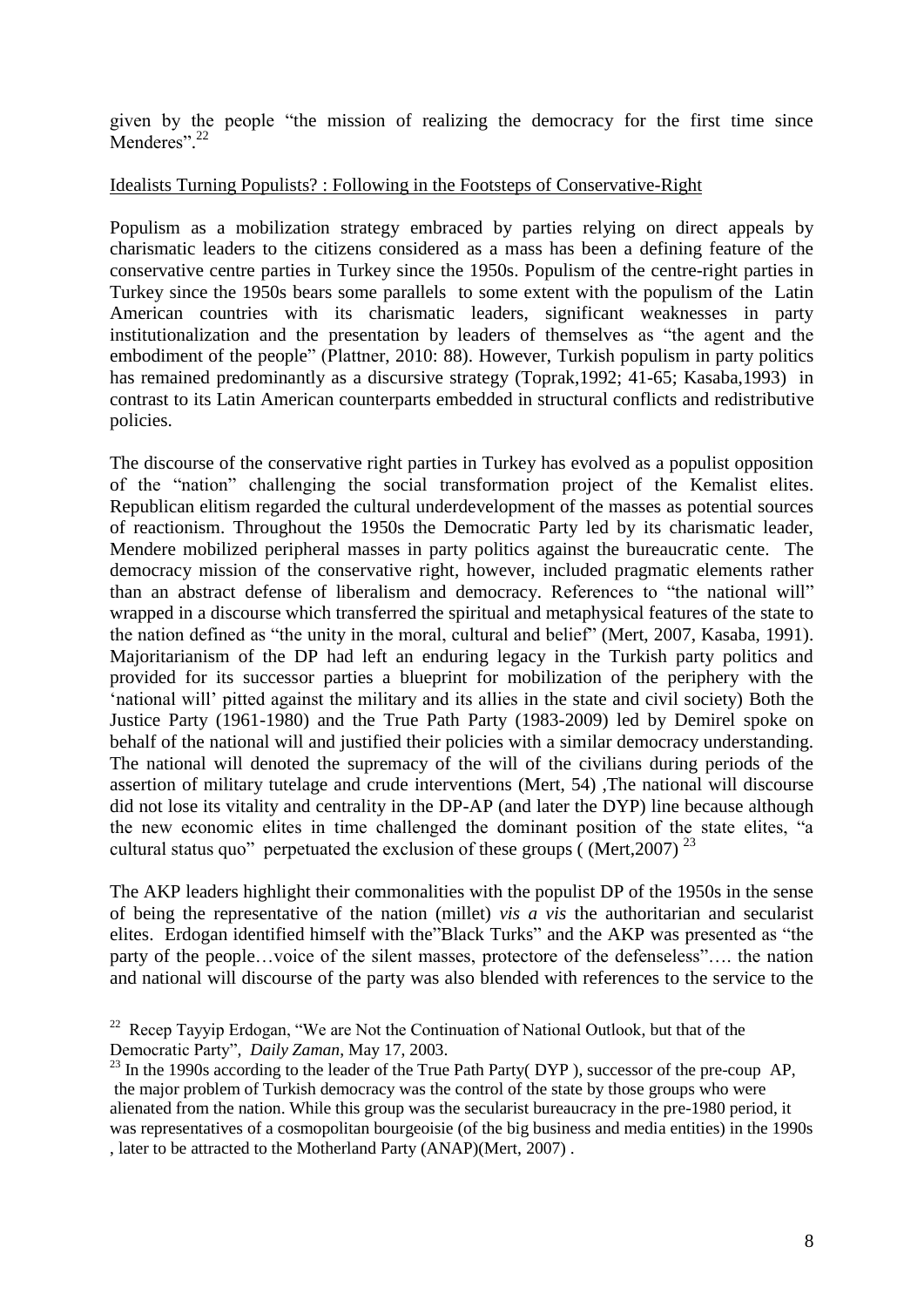people. The AKP often referred to" the nation" and to "the will of the nation" to highlight the undisputable supremacy of the AKP majority in the parliament during the policy process (Taskın,2008). This rhetoric was also used to justify their alleged stuggle against bureaucratic tutelage. During the controversial issues which came up especially in the constitutional reforms endorsed by the party in its second term in government. Erdogan claimed in his speech to the Parliament on the Program of the  $59<sup>th</sup>$  Govenrment in March 2001 that,

"…We do not hold a conception of governance exclusively based on numerical strength. We are for a political understanding that derives its strength from societal consensus. In our opinion, the main source of political power lies in the legitimacy derived from it general acceptance by the nation in line with the acceptance of the national will….."

As implied in the speech of Erdogan the national will which should the main pillar of the policies of a government that came through a majority in the elections does not necessarily mean the domination of the majority. However, frequent references to the national will by the AKP leaders in the subsequent period have attested to the fact this theoretical difference bwteen the national will and the electoral majority has disappreaed in their approach to the concrete issues and problems faced by the government.

Another significant aspect of the populism of centre-right party politics of the pre-1980 era in Turkey has been the success of the party leaders in projecting images of themselves as the "people's men" as opposed to the elitist leaders of the Republican tradition which has always kept a distance from the masses. This image was supported by the more humble background of the conservative party leaders. Even when leaders came from middle and uppermiddle class families, their successful identification with the economic, social and political demands of the conservative groups and the commercial groups who resented statist controls and the şdeological hegemony of the Republican elites have made them "one from among us". Such leaders were also good orators, as in the case of Menderes, with the ability to promote emotional ties with their followers. Erdogan's oratory abilities and his charismatic appeal has also also been very important from the beginning in the success of the AKP to project an image of an anti-establishment party. Erdogan came from more humble origins than those of the other politicians of the centre-right in Turkey, as the child of a large and religious family who moved from Anatolia to a lower-middle class district in Istanbul during his childhood.

He has "consolidated this sense of belonging by virtue of someone who has for the most part avoided the paths followed by the traditional Republican elites" (Insel: 299). Erdogan"s body language, his different way of connecting with the people at the bottom of the social ladder and his authoritative style has also added to his popularity. Hence, he has been more successful than any of the previous generation of conservative leaders in projecting an image of "the most authentic represetentative of the nation". This image is supported by the generally more modest and qualitatively different background of the AKP party politicians and the deputies from the rest of the parties in that they represent a more traditional worldview, conservative family backgrounds and education, and dynamic economic aspirations (Sayarı, 2007). All these have greatly contributed to the popular support to Erdogan in his political age and presented and justified the political reform agenda as necessary changes to realize the supremacy of the nation.

Intraparty oligarchy formed around charismatic leaders fed by the penchant for strong leaders in Turkish the political culture has been another important feauture of the centre-right as well as of the NOM. The AKP also suffers from this democratic deficit which has placed its leader at the centre of the democratization process. Prior to the establishment of the AKP Erdogan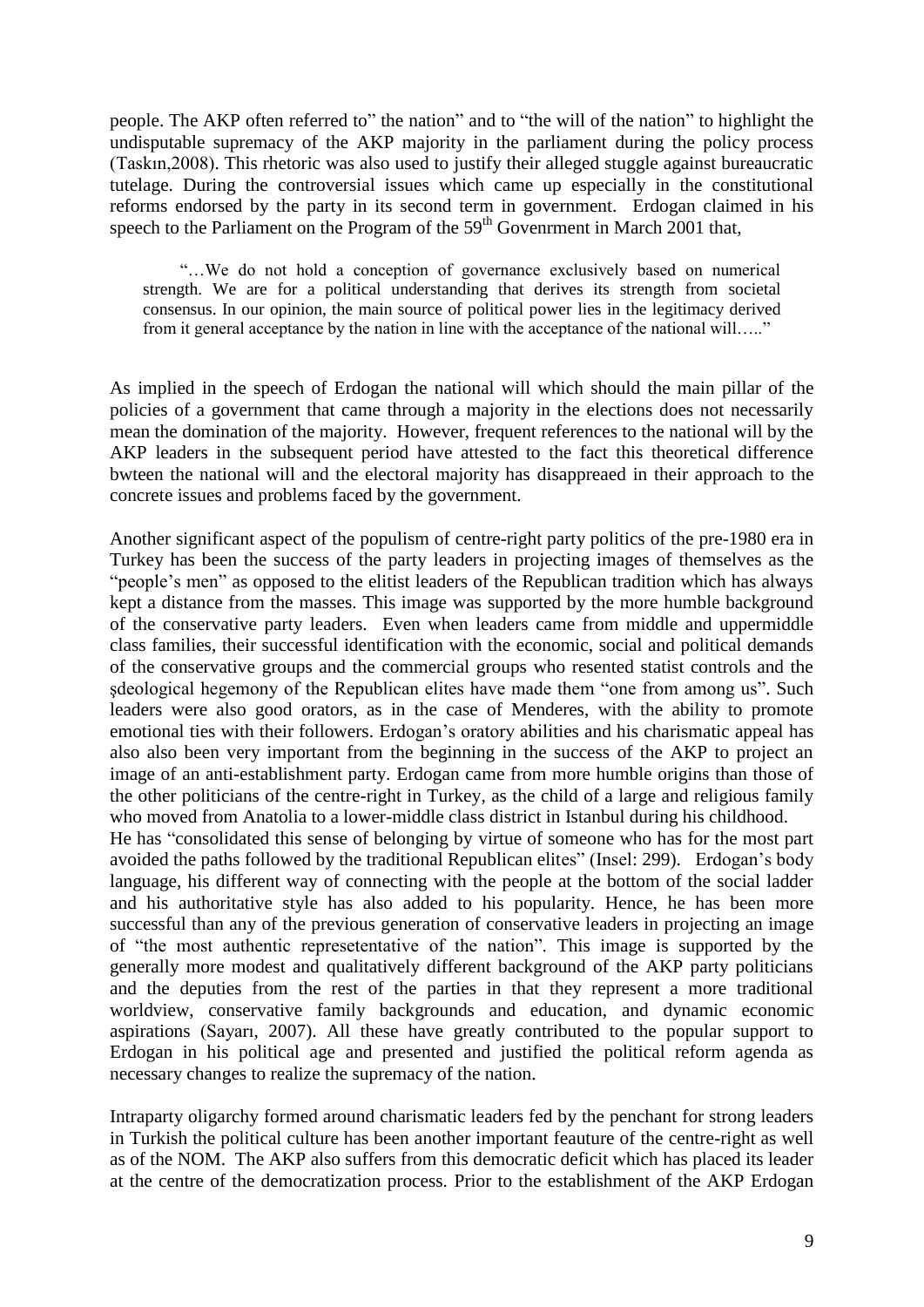had criticized the tradition of absolute leader hegemony within RP and FP, and its 'monopolist political mentality' (Cakır and Calmuk, 151). In contrast to his prevous stand, Erdoğan always emphasized "the chain of command in the organization, especially to loyalty". Within the party the weakness of "...the intra-party mechanisms of consultation", <sup>24</sup> and the absence of a "second and third men in the decision-making process" perpetuates the weakness of a philosophy of change for the party.  $25$  Moreover, the selection of high administrative officials in the party conventions with through the participation of delegates works through complete the submissiveness of the delegates to the central organization.While this situation is not unique to the AKP in the Turkish party system, the idea of having the members select the delegates has been aproposed in the party, but this has never attracted support. Erdoğan, as the party general chair, retains the authority to dissolve any local party administration without sufficient intra-party deliberation (Tepe, 2005:74). An indication of the declining significance of deliberation and intra-party exchange of ideas has been the changed nature of the "consultation meetings" in the party. These used to be held regularly, but now appear to be less regular and less conducive to dialogue between the central party and the deputy group and the rank and file. These regular meeting used to act like open forums in which interested party members, delegates and local figures could express their ideas and problems in a small group format. Recently, they have become less functional in terms of "creating genuine consultation", by adopting a more structured meeting style with the higher-ranking members of the parliamentary group and the leader.

## The "Conservative Democratic" AKP : a New Version of the Motherland Party?

It was argued that the AKP has "successfully rebuilt the Özal coalition bringing together former centre-right voters, moderate Islamists, moderate nationalists, and even a certain segment of the former centre-left". (Özbudun 2006a: 546, Öniş, 2007, 248, Öniş, 2009:27). It was considered to be belonging to the same modernizationist conservative world" with the ANAP, the dominant party of the center right after the transition to democracy (İnsel, 2003, 295). Research uncovered that among the provincial members of AKP a significant proportion were previously supporters of ANAP (Dalmıs and Aydın, 2008:209). Moreover, in the November 2003 elections the AKP"s greatest strength was in the provinces where the ANAP has been the forerunner in the 1983 and 1987 elections (Dag1, 2006: 94).<sup>26</sup> In the post-1980 economic liberalization ANAP"s policies under Özal leadership, "represented "a breach in the authoritarian state-centered view" (Insel,2003 :295). During the post-1980 dismantling of the statist economic model ANAP had become the new address for the "culturally conservative, politically nationalist and moderately authoritarian economically liberal new middle classes" in conflict with the traditional middle classes (the republican bourgeousie and its economic and political allies at the center) (Taskın, 2008, 56). In 2002, the AKP emerged to be the voice of these groups and wealthy conservative Anatolians (private entrepreneurs, their non state- backed insustries and companies) were attracted to Erdogan"s discourse on selfefficiency and corruption (Kotsovilis, 2006, 59). $^{27}$ 

<sup>&</sup>lt;sup>24</sup> Author's interview with a founding member of the AKP.(July 2009)

<sup>&</sup>lt;sup>25</sup>Author's Interview with an ex-AKP deputy of the previous legislative period.(July 2009)

<sup>26</sup> Based on the surveys led by Tarhan Erdem, *Radikal Daily* November 6, 2002

 $27$  For a comparison of the of the two parties' economic policies, see Simten Cosar and Aylin Özman, 57-74.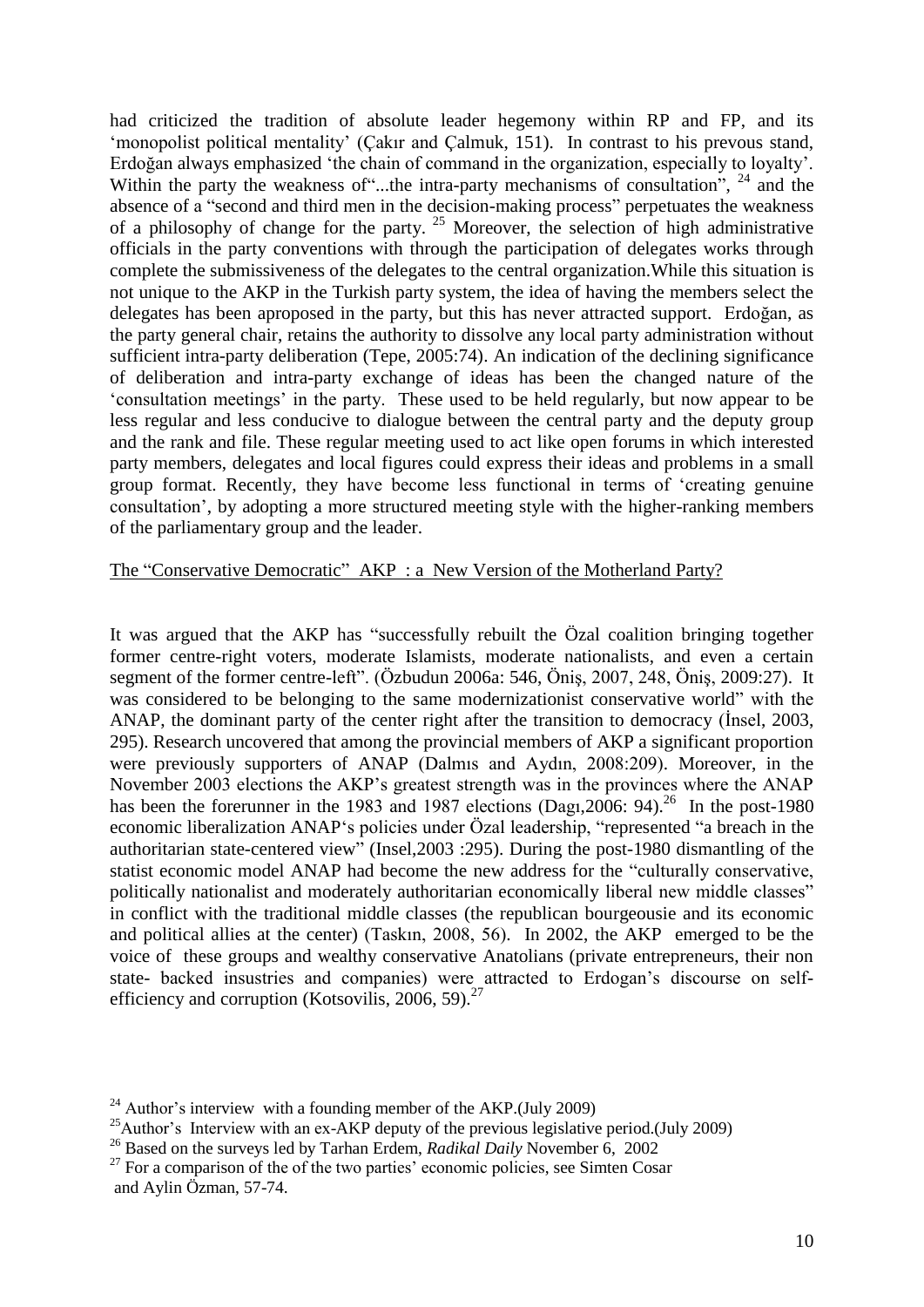The AKP was also comparable to ANAP to some extent in terms of its inclusive strategy to recruit political figures across the conservative spectrum.<sup>28</sup> A significant part of AKP's leadership and the parliamentary group consists of religiously conservative figures who take a pragmatic approach to politics. Some of these people possess a background of political experience within the center-right DYP and ANAP. However, In contrast to ANAP, the AKP"s leading cadres are largely drawn from MSP-RP formation. Those figures to Erdoğan personally and to the party"s historic political line are allowed to hold critical positions, and this has met with criticisms occasionally from the "outsiders" (those who came from non-Islamic right-wing parties).  $29$ 

Besides sharing a similarity in terms of the broadness of the electoral and political alliance, the AKP seems also similar to the ANAP in its pragmatism and its conception of politics as service to the nation. However, the AKP's political identity is largely dominated by its populist rhetoric and its endorsement of Islamic identity claims within the discourse of conservative democracy. Common to the two parties" conservatism lies in their adoption "religious values as moral values and emphasizing freedom of conscience and nationalism not as love of the state but love of the country reminiscent of Americanpopular conservatism,(Insel, 302). Nevertheless, Özal"s "progressive conservatism" was not elaborated reflecting the party"s disgust of ideological pronouncements. In contrast, the "conservative democracy" discourse of the AKP was an attempt to combine traditional centreright themes of the protection of moral and cultural values of the centre-right and of the NOM by abandoning the Islamist conception of the later (Akdogan, 2003:,16,132; Duran, 86). While in the AKP's Manifesto on conservative democracy Islam was subordinated to conservative values (Çınar and Duran, 2008) its commitment to democracy lacks the expected connotations of "empowering the individuals *vis-à-vis* the state and loosening the state"s tight grip on society'.<sup>30</sup> In this deficiency, the discourse echoes the populism of DP and the AP in the 1950s and 1960s rather than the pragmatism of the ANAP. In view of the vagueness (Duran 2008:86, Tepe, 2006:122) and the philosophical weakness of this identity (Altun,2009), conservatism of AKP remains "more a code word signaling the new elite"s determination to survive politically".(Turunc, 89) and introduced to "escape from the selfdefeating success of political Islam" (Dagı, 2006:95,), and a means used to avoid being labeled as reactionaries in the eyes of the Republican elites" (Çaglayan- İçener, 607, Dagi  $,2008,27)^{31}$ 

## Selective Approach to the Political Reform Process and Backtracing from the Quest for Consensus

Despite being a peripheral force the "conservative democratic" AKP embraced a proglobalization approach "to break the resistence of the bureaucratic and ideological centers (Dagi 2006: 93). As a "conservative globalist" force confronted by "a defensive nationalist" block, it has spearheaded the political reforms to accelerate the Europeanization process

<sup>&</sup>lt;sup>28</sup> Interview with the ex-AKP deputy (same in Footnote 27)

 $29$  Interview with an ex-deputy of the AKP who was also a central figure from the center right True Path Party coming from the DP background. He made the point that when he was in the AKP, he occasionally advised Erdoğan to pay more attention to striking a balance among the center-right figures.

<sup>&</sup>lt;sup>30</sup> Tepe ,2005 70

<sup>&</sup>lt;sup>31</sup> Author's interview with the same ex-AKP deputy. 27.July 2009.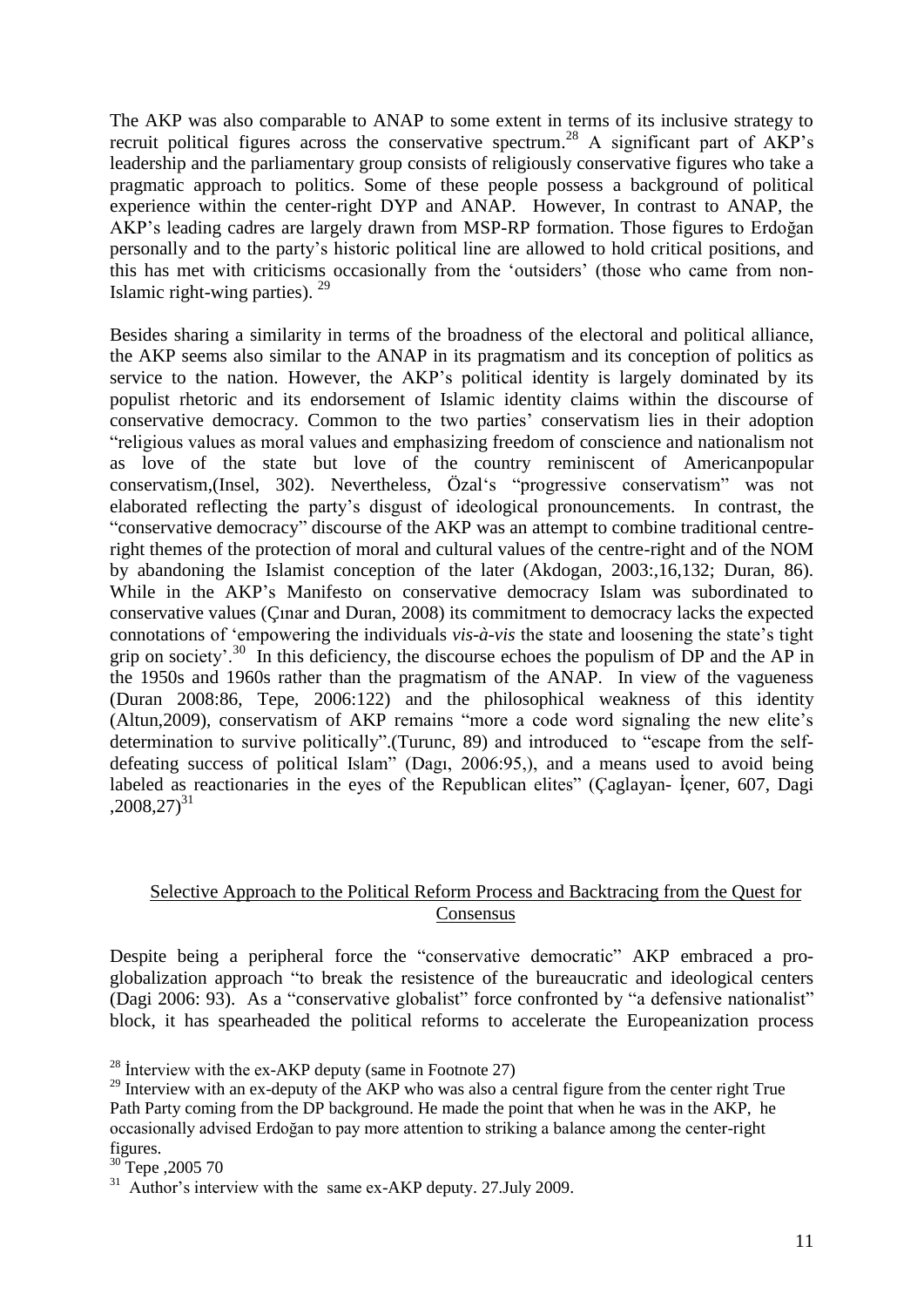(Öniş, 2007) to forge a compromise with the secular establishment and to legitimize şts claiam to become a centrist force (Dogan,2005;430) . Parallel to its declarations before the elections of 2002, the AKP leaders declared after coming power that that they would refrain from polarizing domestic politics and would aim at the preparation of a new constitution with a participatory and liberal spirit to replace the 1982 Consitution. Erdogan emphasized the governments promise to "engage in the efforts to promote the most effective participation of the opposition parties and all other social sectors to the extent to would be possible besides their own ideas in the preparation of this constitution<sup>33</sup> In the ensuing period, the government refrained from economic populism, and largely restored economic stability in the country by remaining committed to the stabilization program. Moreover, the impressive political reform record of the government (the passing of the six harmonization packages and far reaching consitutional reforms between January 2003 and July 2004  $33\overline{\phantom{a}}$  were seen as "democratic acomplishments unprecented in previous Turkish governments" (Kotsovilis, 57)

However, after a legislative period overburdened with the passing of the legislative reforms necessary for meeting the EU demands on the way to full membership, the initiatives of the AKP government to amend the Constitution were interwined with its struggle against the secularist forces which became more pronounced after 2007. The crisis erupted during the Presidential elections in the spring of 2007 was set against a background of the AKP's plans to amend the Constitution. While the government insisted on a candidate from among its ranks by paying only lip service to inter-party consensus led to a crisis during the plenary sessions on the ballot for the presidential candidate of the AKP, Abdullah Gül in May 2007. The opposition of the military and the Constitutional Court to the process suspended the election process temporarily.<sup>34</sup> Before the new parliamentary elections to be held on 22 July 2007, the Erdogan government prepared a new Constitutional amendment package which would strtengthen its hand in the future constitutional changes in the elections as well as in the presidential election process. Despite the veto of President Sezer, the AKP majority could pass several amendments by the help of the minor parties to hurt the elections chances of independent candidates (which was practically targeted at the Kurdish nationalist deputies), shortening of the legislative period from five to four years, the popular election of the president and making the meeting quorum for the parliament for all acts one third of its full membership. While these changes were opposed by the main opposition center-left CHP and was also vetoed by the President, the parliament approved these changes in its second

<sup>33</sup> The AKP took up the reform process initiated by the previous coalition government which passed the amendments abolishing the death penalty and allowed breasting in languages other than Turkish in the summer of 2002. Between January and June 2003 four democratization packages were passed in the parliament which introduced significant liberalization in civilian control ov r the military, in freedom of expression and freedom of assocaiton. In the 6th and 7th reform packages, amendments were made to the notorious anti-terror law, lifting the state of emergency in the Southeast and broadcasting in Kurdish in private TV and radio stations, granting partial amnesty to seperatist militants, removing executive powers of NSC and ensuring parliamentary control over the defense, See for details: Özbudun and Genckaya, 2009.

<sup>34</sup> On 27 April 2007 known was the e-memorandum, the Chief of General Staff warned against activities provoking debates on secularism ,and made it clear that the Armed Forces was for a candidate who is committed to secularism. The Constitutional Court passsed a ruling on 1 May 2007 setting the requires quorum for the first ballot in the Presidential election at 367 thereby disabling the AKP majority to elect its candidate

<sup>32</sup> *The Program of the 59th Government Submitted by Prime Minister Recep Tayyip Erdogan to the Turkish Grand National Assembly,* 18 March 2003.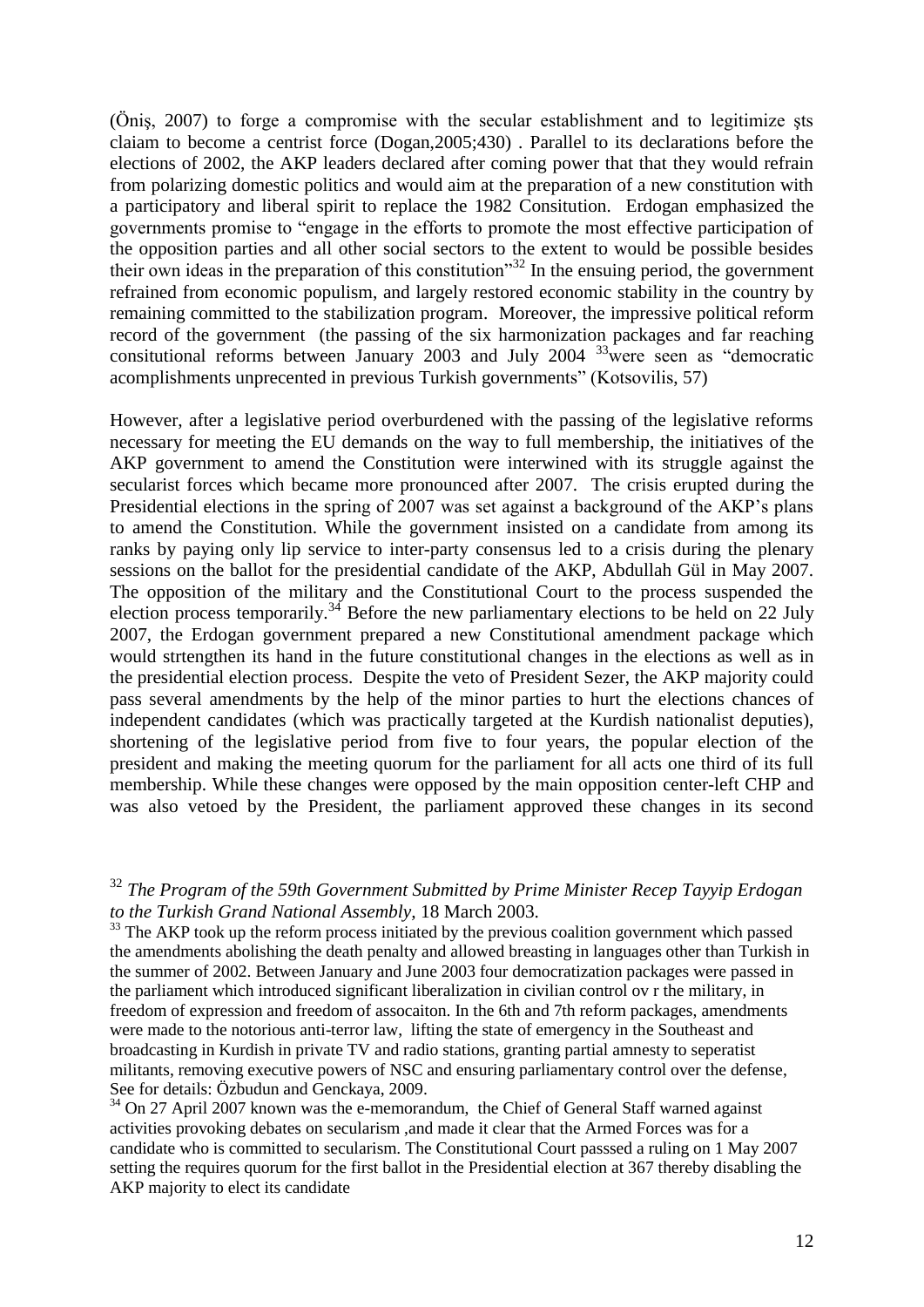consideration.<sup>35</sup> The election of Abdullah Gül to Presidency by the AKP parliamentary majority came after the party"s second electoral victory in July 2007 (46,7 per cent and 340 out of  $550$  seats)<sup>36</sup> In this process, the Republican Rallies mobilizing the secular- oriented middle-classes in several cities during the "constitutional battles of 2007" between the AKP and the secularist comprising the President, the military and the Constitutional Court heightened social tensions along the secular-Islamist lines.<sup>37</sup>

The AKP"s strategy of using consitutional amendments as a major weapon in its battle with the secularist front became more pronounced after its electoral victory in 2007. I n its *Electoral Manifesto* the AKP had made the promise of a new "civilian" constitution described as a 'social contract'.<sup>38</sup> While a draft proposal was prepared by a group of a constitutional experts upon the request of the Prime Minister on August 2007 (Arslan,2007) , some of the proposed novelties in the draft (such as making the closure of parties difficult, the curbing of some powers of the President, removing the previling restrictions on judicial review of the Supeme Council of Judges and Public Prosecutors (HSYK) and that of the Supreme Military Council (YAŞ), and the changes in the composition of the Constitution Court were met with severe objections from the secularist circles before it was submitted by the governmemt to a more comprehensive discussion in the public opinion<sup>39</sup>. However, instead of proceeding with this consitutional draft and expanding the work on it to submit with a moderate proposal acceptable to broad social and political sectors, the government hastened to submit another amendment with a narrower scope to change Articles 10 and 42 of the Constitution aimed at lifting the ban on the headscarf on female university students on 29 January 2008.<sup>40</sup>

The amendments in question was stillborn since it was passed despite the objections of the secular parties and organized sections of the civil society and the President .Lifting the ban was dependent on the subsequent changes to be made to the relevant legislation, hence, the consensus of the other parties was needed. Since the ban was also stemmed from a specific interpretation of the Constitutional Court which based its decision on the headscarf on the Article 4 of the Turkish Constitution which was unammendable<sup>41</sup> it was evident that this proposed change would need a much deeper consensus on the foundations of the Constitution and on the meaning of the principle of secularism in Turkey. In the event, the center-left CHP and the DSP deputies challenged the constitutional amendment before the Constitutional Court on the grounds that it was against the unchangeable articles of the Constitution protecting the secular character of the state<sup>42</sup>. On June 5 2008, the Court annulled the amendment. Erdogan criticized the Constitutional Court which cancelled the amendment by engaging in a review of its substance (by violating its constitutional power to carry put

 $35$  Ozbudun and Genckaya, 2009, p.99-100. The CHP submitted the changes to the Constitutional Copurt with the claim of unconstituonality, but this was rejected by the Court

 $36$  With the support of the National Action Party (MHP).

 $37$  The amendments passed prior to the elections were voted in a referendum in 21 October 2007 since President Sezer submitted the readopted proposal (following his veto) to popular vote before the elections.

<sup>38</sup> *The Electoral Manifesto of the AKP, 2007*

 $39 \text{ Özbudun}$  and Genckaya p.104-105.

 $40$  Özbudun 2009, 107-108. Since amending the Constitution requires a qualified majority, i.e. twothirds of the total membership of the TBMM (366 out of 550), the AKP was in need of the support of other parties / independents in the Parliament.

<sup>41</sup> " Changes in Laws are a Must" Milliyet Daily 17 Feb 2008.

 $^{42}$  During the plenary sessions on the proposed changes in the parliament the CHP parliamentary groups"s deputy chair identified the changes as an act of " counter-revolution" and as an attempt "to take revenchisme from the Republic.," . Fikret Bila, "Not the Turban Session but the Secularism Session" *Milliyet Daily*, 7 February 2008.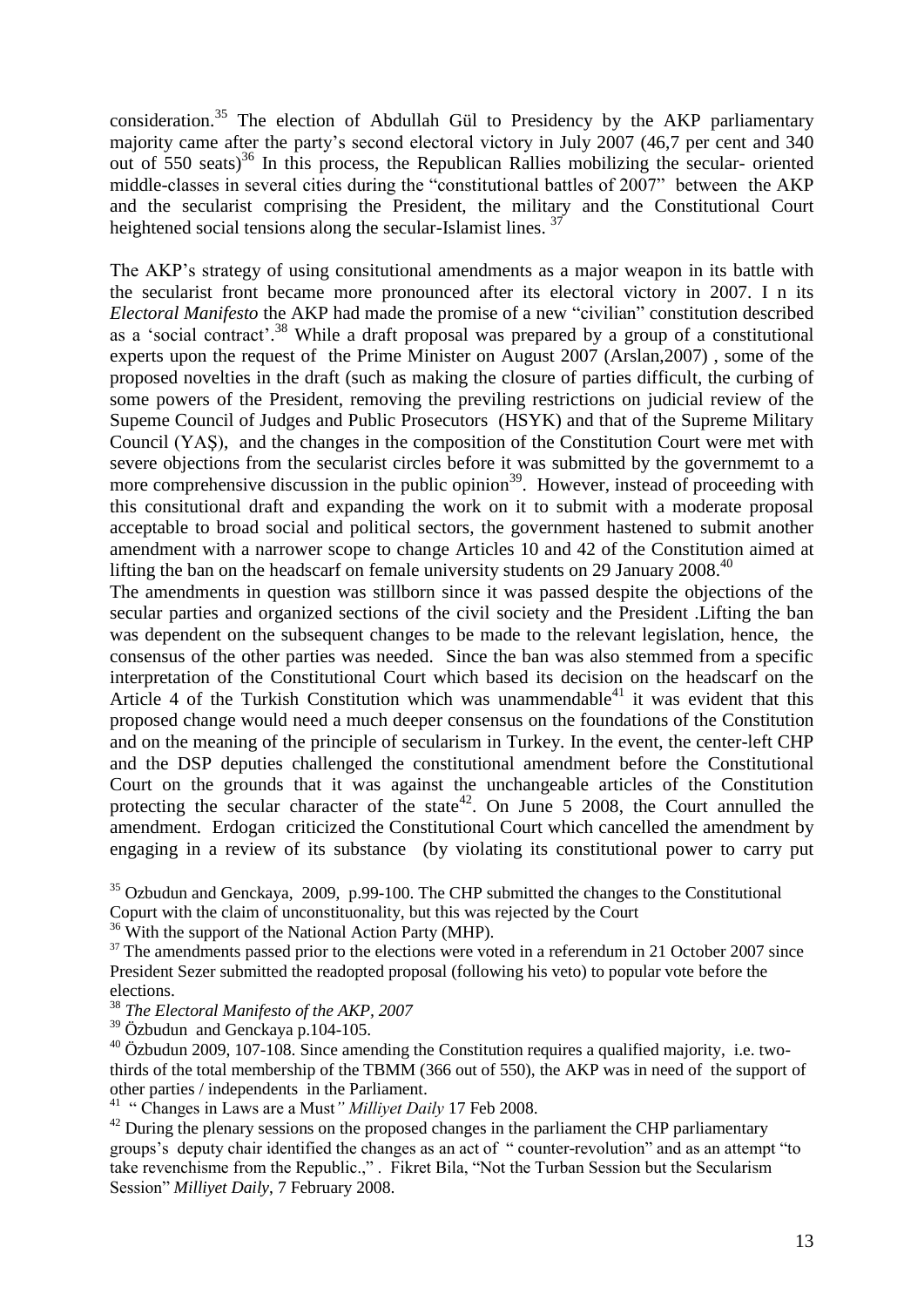procedural review on constitutional amendments) by stating that the power to legislate belonged to the elected organs in democratic systems, and he openly challenged the Court to account for the verdict.<sup>43</sup>

It should be noted that the AKP"s ordeal during its first term in government under the Presidency of Sezer, during the crisis of the Presidential elections whose initial stage was aborted by the Constitutional Court in "an extremely controversial ruling", and its confrontation with the secular judicial bureaucracy were indicative of its difficulties in governance. It should be remembered that on March 14, 2008 the Chief Justice opened a closure case against the party on the grounds that it was violating the principle of secularism defined in the Article 2 of the Constitution.<sup>44</sup> This created a temporary era of uncertainity and added to the perception of increased intervention of the secularist judiciary into politics. The weakness of consensus among the political elite over the meaning of secularism, the enduring strength of the Islamist-secular cleavage in the society, the formidable inflexibility of the secularist establishment in the bureaucracy, judiciary, civilian and military bureaucracy and presidency, as well as the prevailing image of the AKP as a party with an hidden agenda indicating lack of mutual trust among political elites created a perception in the public opinion as to viability of the reform process initiated by the government. However, as the most recent process of the constitutional reforms has also highlighted, the government embraced a strategy of alienating the social and political opposition and disregarding the calls for consensus over the necessary political reforms instead of taking steps to decrease the tensions and to gain the confidence of the larger sectors of society. In the most recent constitutional amendments passed in May 2010 the AKP imposed its own draft of the amendments (which contained some of the novelties included in the draft of 2007) in a controversial manner. While the government had already announced its intentions to submit another draft proposal of constitutional amendments in the spring of 2009, the event that made the AKP to hasten with a proposal amending various articles of the 1982 Constitution became in the immediate aftermath of another crisis which erupted over the government's infuriation with the decision of the HSYK to intervene in the conflict with two provincial chief presecutors over the alleged investigations of the activities of an Islamic community. The government condemned the intervention of the Council and found it challenged its democratic legitimacy. The Minister of Justice declared the urgency of judicial reform. The proposed judicial reform (which has long been controversial despite a general call for reform by many sectors and the judicisary itself) were included in an amendment package including many diverse and controversial issues. The main opposition CHP objected in particular to the three articles in the amendment package, those of changing the composition of the HSYK, changing the Constitutional Court composition, and that of making party closure difficult. The latter would increase the necessary majority in the Court to rule for the closure of a party, and introduce the criteria of getting engaged in violence or the propaganda of violence. The proposed changes on the composition of the Court and the HSYK created an outcry from the high judges and law experts since it was argued that with these changes the independence of the judiciary would be severely constrained. The heads of high courts drew attention to the danger of the creation of a politicized judiciary with the government"s proposal. The Chief Justice warned the government during the amendment process that a" majoritarian political understanding could have no validity in the realm of fundamental rights and freedoms"<sup>45</sup>.

<sup>&</sup>lt;sup>43</sup> "Erdogan: The Court Sould Explain Its Verdict"

*Milliyet Daily* 11 June 2008.

<sup>&</sup>lt;sup>44</sup> To the relief of the AKP, the Constitutional Court AKP barred the AKP from receving financial support from the state budget instead of closing it (August 2008).

<sup>&</sup>lt;sup>45 "</sup> Warning from Kılıc to the Government" . Radikal daily 23. April 2010.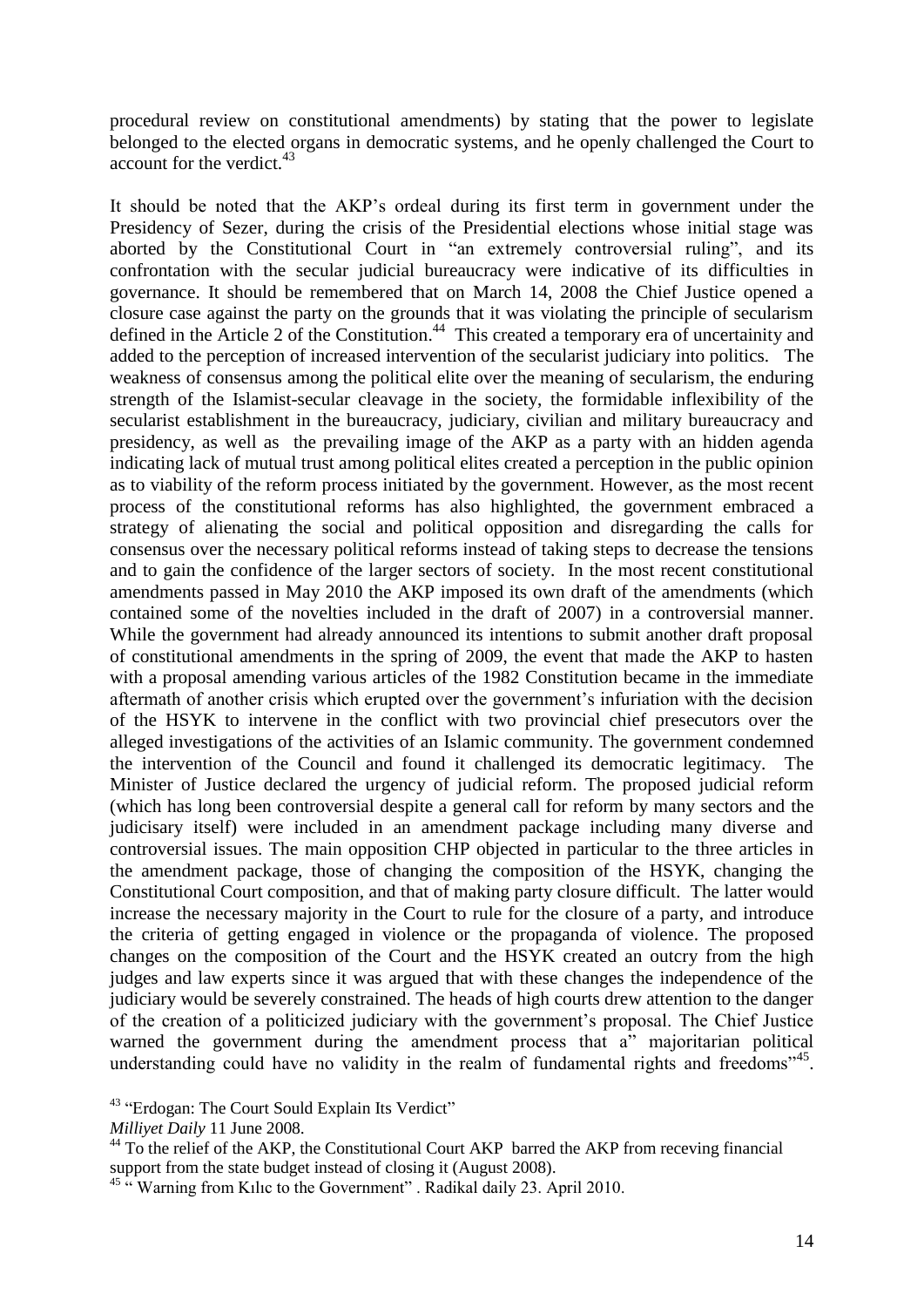While some of the proposed changes such as those related to equal treatment, removing the criminal immunity of the military for its actions during the military administration, children"s rights and the law on strikes,opening of the decisions of the HSYK to judicial review, the controversial articles making the HSYK and the Constituional Courtvulnerable to the influence of the government<sup>46</sup> was severely criticized. The CHP leader called the changes as an indication of an impending "civilian coup d"etat."

The proposed changes (all articles except for the specific change making party closure difficult) were submitted to the Parliament in a hastened way by tuning a blind eye to these criticisms and was approved by the Parliament and by President Gül without delay on 6 May 2010.<sup>47</sup> With these amendments another moment of opportunity for a comprehensive reform and a new constitution through broad political consensus was missed, and another era of uncertainity started with the prospect of the opposition"s appeal to the Constitutional Court for the annulment of the controversial articles. Most importantly, the process of referandum started (planned to be held 12 September 2010) in which the amendments would be submitted for the approval of the citizens in what is likely to be a politicized campaign amidst the populism of the governing party.<sup>48</sup> Meanwhile the other more critical refoms such as changing the political parties law to make parties internally democratic, lowering the electoral threshold to ensure fairness in representation and removing the parliamentary immunities of the elected representatives to foster accountability seems to have been postponed to an indefinite future.

## Escalation of Polarization and Conflict In the Name of "the Nation "

As already explained, taking a pro-EU turn, abandoning the dogmatic rejection of the West prevalent in the RP, accepting Western democratic values, and refraining from direct rhetorical clashes with the secular sectors have differentiated the AKP from the previous representatives of political Islam. However, as it became more evident especially after 2007 electoral victory, the AKP retains from the National Outlook Movement a tradition of absolute loyalty to the leader and symbols of identity politics. Moreover, it has not completely abandoned its confrontational approach in reform politics. In contrast to Erbakan, Erdogan did not put a distance between himself and the lower socio-economic groups. He used all occasions to note the commonalities with them in terms of the hardships of life and vigirously guarded the identity symbols of the religiously conservative people in a show of solidarity in in the public portrayal of the party .."(Shankland, 55) .

 $46$  The membershp of the HSYK would be increased from 7 to 10 and some of its members would be appointed by the President. Moreover the package retained the Minister of Justice as the chair of the Council along with his undersecretariat. The Constitutional Court membership was similsarly increased in number and was made open to the influcne of the parliament and the President t hrough direct appointment.

 $^{47}$  Except for the article making party change difficult in a moment of detraction surprising Erdogan, possibly doe to the alleged opposition of several AKP deputies to the fact that the new situation would benefit the Kurdish nationalist parties.

<sup>&</sup>lt;sup>48</sup> The proposed amendment package also included an article stipulating that the amendments after approval by the TBMM would be submitted to the referendum. Under the current Constitution the President also has the right to submit any amendments pased in the parliament with the vote count of 367 or below.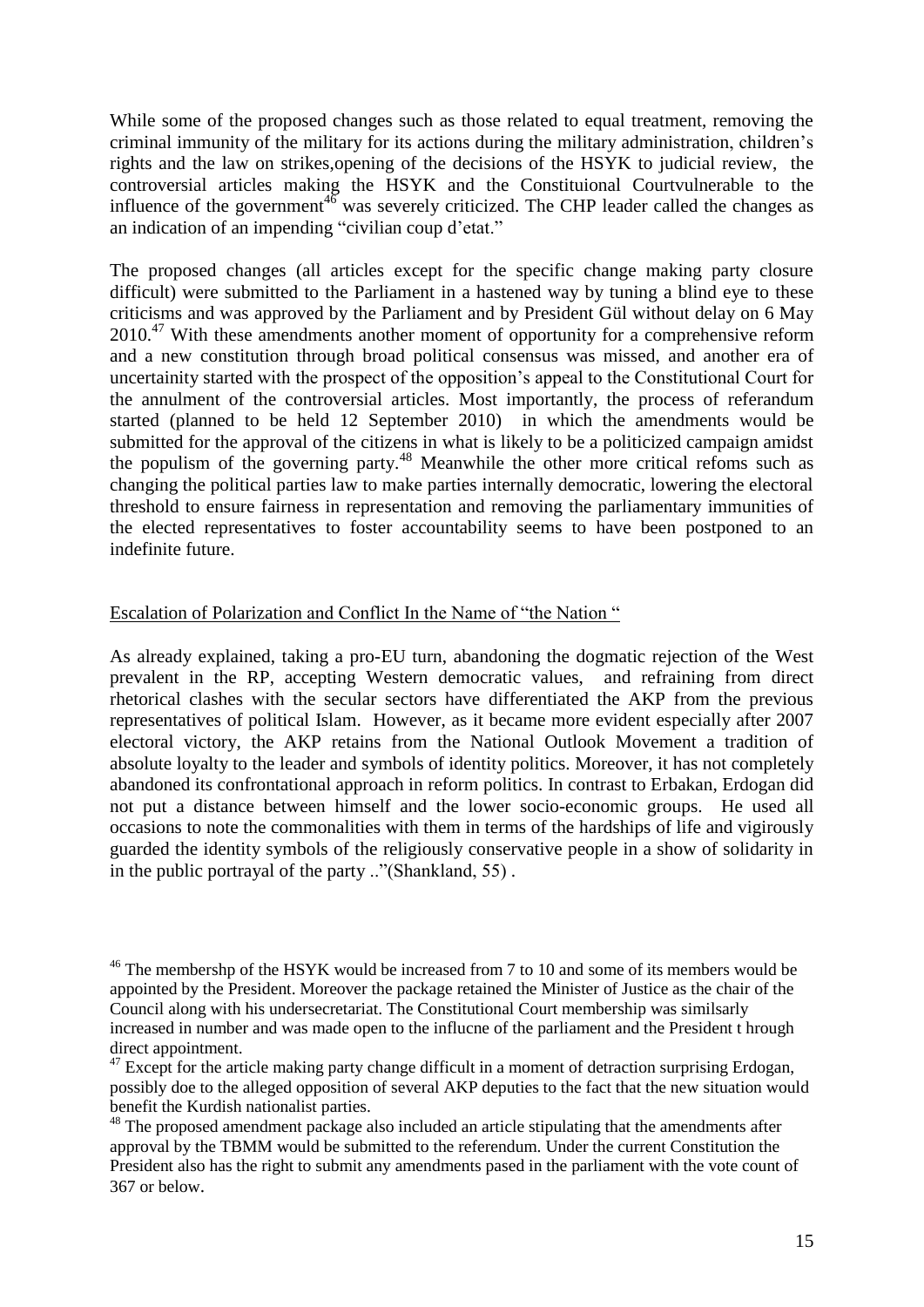In projecting an image of itself as the only actor of maintaining the struggle against the secularist establishment, the AKP has used a "soft religious language against strict secularism" (Duran, 2008:86). Erdogan often declared that while states could be secular individuals could not be secular. On a more specific instance, in November 2005 when the Grand Chamber at the European Court of Human rights declared that the headcraf ban in Turkey was not violating the European Convention of Human rights as it rejected the appeal of Leyla Sahin, covered university student, Erdogan did not hide his disappoinment and anger at this decision stating. Much to the disgust of the secularist circles, he stated that " …I do not understand the way they view the headscarf. A court cannot make decisions on such matters; the ulema should…"<sup>49</sup> These comments and specific iniatives and policies of the AKP (e.g. the notorious legislative proposal to criminalize adulty in the Autum of 2004 which was withdrewn by the government, and the high increases on the taxes levied on alcoholic beverages) strengthened the conviction of the seculars that the AKP had not ceased to be an Islamist formation by heart.

The tension among the state elites and the AKP elites over the use of headscarf in the public sphere ran particularly high during the term (2000-2007) of President of Ahmet Necdet Sezer, known for his hardline secularist views. In November 2002, when the newly elected speaker of the Parliament Bülent Arınç was accompanied by his headscarved wife in the state protocol to see off the President and his wive on their way to an official visit abroad this was taken as a symbolic but a blunt challenge to the secular state. Thereafter, during Sezer's presidency the wives of the deputies of the governing party was not invited to state receptions (on the 80th anniversary of the Republic especially) due to their headscarves although the opposition deputies were invited along with their wives.

Beyond the use of these symbols of Islamic identity politics, the AKP has also seemed determinant in enlarging the space for the religious demands to make inroads into the state"s secular system of education and bureaucracy. Cases in point are the AKP"s recent pressure on the Higher Education Council to change the system of university entrance through amending in the relevant laws to facilitate the graduates of the vocational school graduates (including those of the preacher and schools to enter the university which prompted the opposition CHP to appealing to the Constitutional Court for its annulment. The AKP government's ferocious efforts to locate in the bureaucratic positions those who are known with their Islamic orientations who have been their supporters led observers to consider this as a systematic purge of the secular bureaucracy and the politicization of the state.

Finally the so-called *Ergenekon* process which was allegedly oriented to cleanse the state from the gangs formed in the civilian and military bureacracy has been the latest in the chain of polarization endorsed and supervised by the government. Largely remaining an enigma in terms of the real substance of the crimes attributed to a large circle of people consisting of academics, senior justices, public prosecutors, journalists and retired and active military officers, civil society representatives this process have further divided the society and has generated within the military high command as part of a scheme to weaken the morale and the unity of the Turkish armed forces. The events have led to the conviction in the secularist public that there has been a deliberate and systematic government-sponsored campaign of assault against the secular institutions and figures. In this protracted process of detainment,

<sup>49</sup> quoted in Duran, 2008: 93. Here because the term *ulem*a refers to the official class of the learned men of Islam in the Ottoman state system, the secularists took this statement to imply Erdogan"s effectively hided Islamist aspirations and agenda.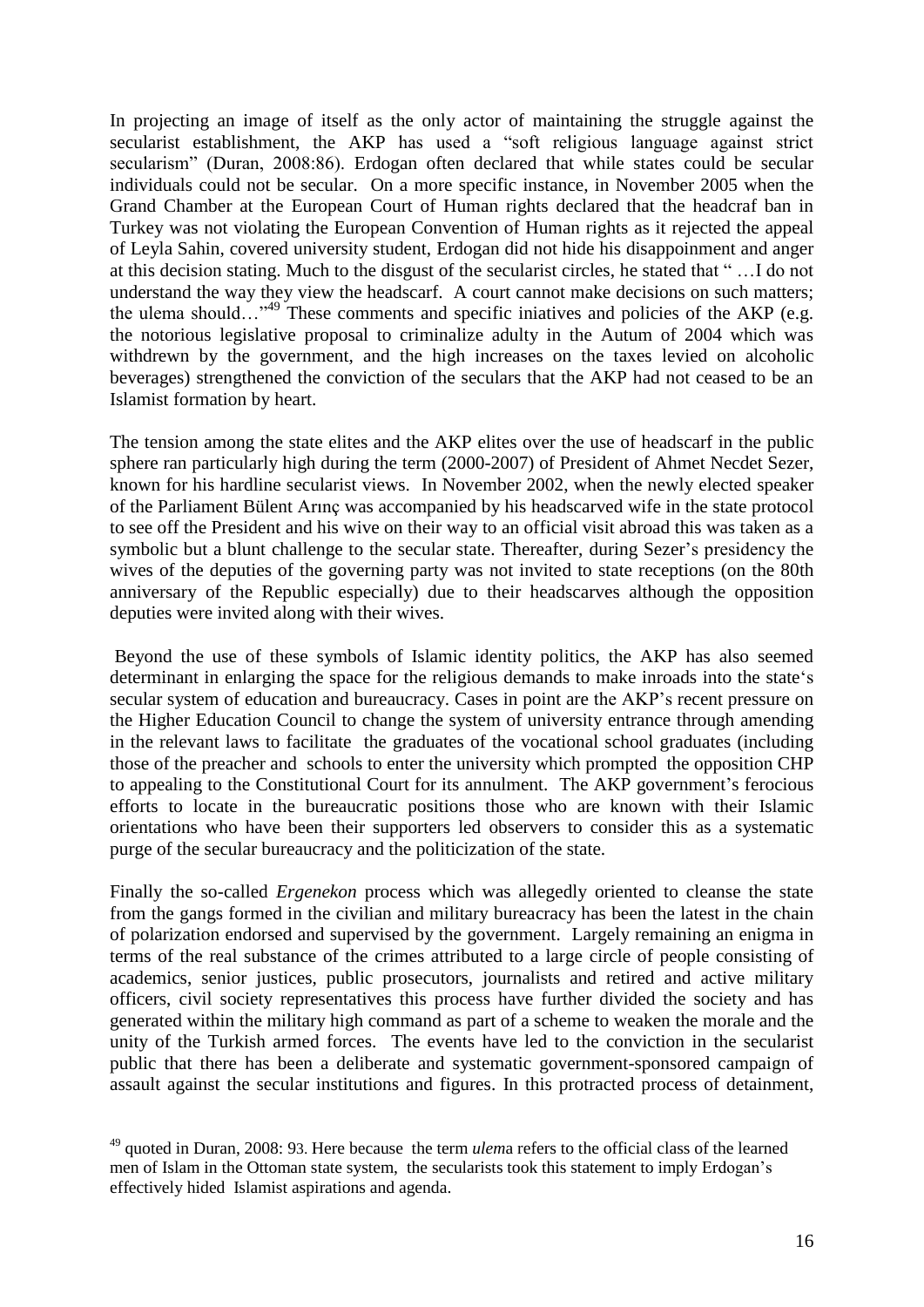arrest, imprisonment and trials, direct assaults on the secularist circles took place through the legal prosecutions carried against several civil society organizations known for their Kemalist views and for their criticism of the AKP government.<sup>50</sup> The government's confrontational rhetoric and its acts towards the politicization of the judiciary has also added to this deepening sense of a wave of repression and intimidation targeting at those sectors who have been critical of the AKP policies. For its part the government"s approach was to present this process as a sign of democratization, increasing accountability and putting an end to the impunity of the anti-democratic forces in Turkey. Coupled with the complexities and the uncertainity in the government's constitutional reforms, this strategy of confrontation and backtracing from consensus have perpetuated social polarization in Turkey along the pro- and anti-AKP lines, transcending the conventional polarization along the Islamist versus the Secular.

## Conclusions

As progress toward democratization was underway in the 1990s in Turkey, the conventional fault-line along the Islamist-secular cleavage and the centrifugal pressures from the Islamist WP considerably strained the consolidation process in Turkey simultaneously with the deepening of the institutional problems in the party system. The rise of the AKP attested to the significance of the transformation of political Islamists in Turkey into a moderate force aimed at a re-definition of secularism rather than posing a direct challenge to it. However, this transformation in Turkey was not accompanied by the weakening of the Islamist-secularist confrontation. On the contrary, as this paper has demonstrated, the AKP"s populism and its approach to the political reform process with the self-appointed "conservative democracy identity" has deepened the prevailing ideological divisions in the society and political system.

The appeal to the "will of the nation" epitomized by the majorities in the ballot box has been the major discursive instruments through which the AKP leaders have located themselves in the tradition of Turkish center-right and justified their pro-democratic agenda. The AKP"s embracement of a majoritarian understanding of democracy which was a defining feature of the democracy mission of the centre-right parties (and some extent of the Islamic right) constituted the major pillar of its populist strategy in vote mobilization and in the justification of its selective reform agenda. Moreover, alhough the AKP claimed to break from the National View Tradition (which was the ideological backbone of the Islamist parties since the late 1960s in Turkey), it has continued to polarize the Islamic identity issues, claiming to representenr the hitherto excluded conservative and the socially and economic dynamic sectors of the society by referring to their victimization b the secularist elite and establishment. It declared a battle against what they saw (secular) bureaucratic tutelage and juristocracy. Hence, the government has increasingly become intolerant of opposition and has pursued a selective democratization agenda by concentrating on those changes to consolidate its control over the political and civil society. This strategy has turned into a style of politics higly dependent on Tayyip Erdogan and fed by polarization rather than consensus. The AKP has not touched on the remaining problems of ensuring fairness in representation and fostering democractic accountability via a reform of the electoral law, political parties law and the provisions of the Constitution pertaining to the immunities of the parliamentarians. Its selective democratization agenda, discursive conservative populism, and polarizing rhetoric

<sup>50</sup> "Erdogan: There is More to Ergenekon*". Milliyet Daily*, 17 February 2008.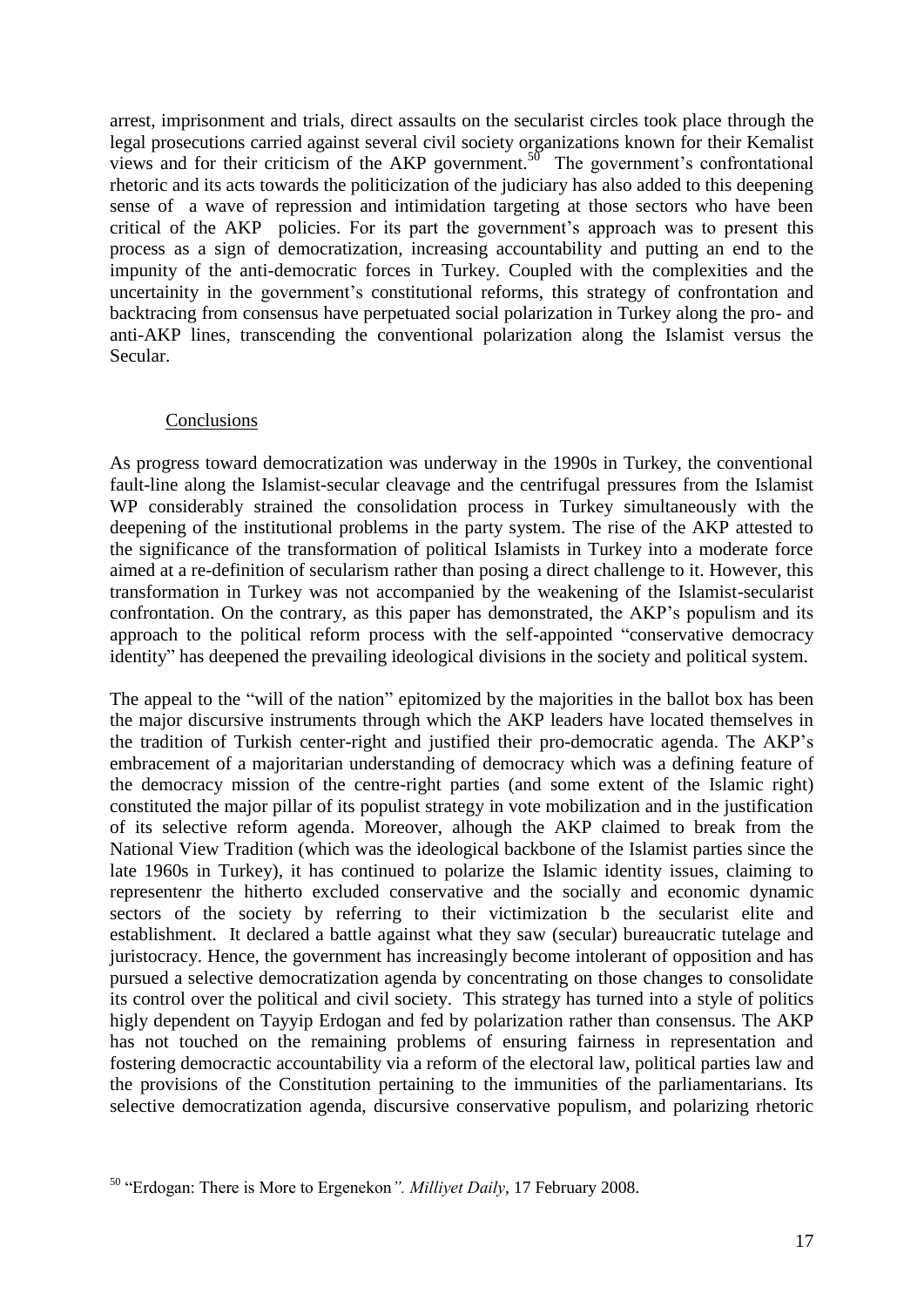*vis a vis* the secularist sectors has accentuated the politicization of governance and weakened the prospects of elite consensus.

## **References**

Acar, Feride."The True Path Party", *Political Parties and Democracy in Turkey*, ed. M. Heper and J Landau. London; I B Tauris, 1991.

Akdogan, Muzaffer.*Muhafazakar Demokrasi*, Ankara, AK Parti yayınları, 2003.

Altun, Fahrettin, "22 Temmuz"dan 29 Mart"a Siyasal Partiler: Değişim ve Stüko Kıskacında AK Parti," *SETA Analiz,* (6 Mart 2009)

Arslan, Zühtü "Turkey"s Bid for the New Constitution" *SETA Policy Brief*, November 2007.No.1.Foundation for Political, Economic and Social Research.

Cizre, Ümit "Liberalism, Democracy and the Turkish Center-Right: The Identity Crisis of the True Path Party", *Middle Eastern Studies*, 32(2),1996.142-161.

Cizre-Sakallıoglu "From Ruler to Pariah: the Life and Times of the True Path Party" , *Political Parties in Turkey*, ed. B Rubin and M Heper, 82-101. London; Frank Cass, 2002.

Cizre- Sakallıoglu " The Military and Politics: a Turkish Dilemma*." Armed Forces in the Middle East* , ed. B Rubin and T A Keane.189-205. London: Frank Cass, 2002.

Cizre, Ü. and M. Çinar. "Turkey 2002: Kemalism, Islamism and Politics in the Light of the February 28 Process", *The South Atlantic Quarterly*, 102(2/3), Spring/ Summer 2003, 309- 332.

Cosar, Simten and A. Özman, "Center-Right Politics in Turkey after the November 2002 General Elections: Neoliberalism with a Muslim Face?" , *Contemporary Poltics,* 10, 1 2004, 57-74.

Caglayan-İcener,Z. "The Justice and Development Party"s Conception of Conservative Democracy":Invention or Reinterpretation? , *Turkish Studies,* 10,4 December 2009,595-612.

Çakır, Ruşen and F. Çalmuk, *Recep Tayyip Erdogan: Bir Dönüşüm Öyküsü*, Istanbul: Metis, 2001.

Çarkoglu, Ali "The Rise of the New Generation Pro-Islamists in Turkey: The Justice and Development Party Phenomenon in the November 2002 Elections in Turkey", *South European Society and Politics,* 7,3, Winter .2002, 123-156.

Çınar, Menderes, "Turkey"s Transformation Under the AKP Rule" *The Muslim World*, 96, (3)July 2006, 469-486.

Daği, İhsan. "Transformation of Islamic Political Identity in Turkey: Rethinking the West and Westernizatiın", *Turkish Studies*, 6 (1),2005, 1-16.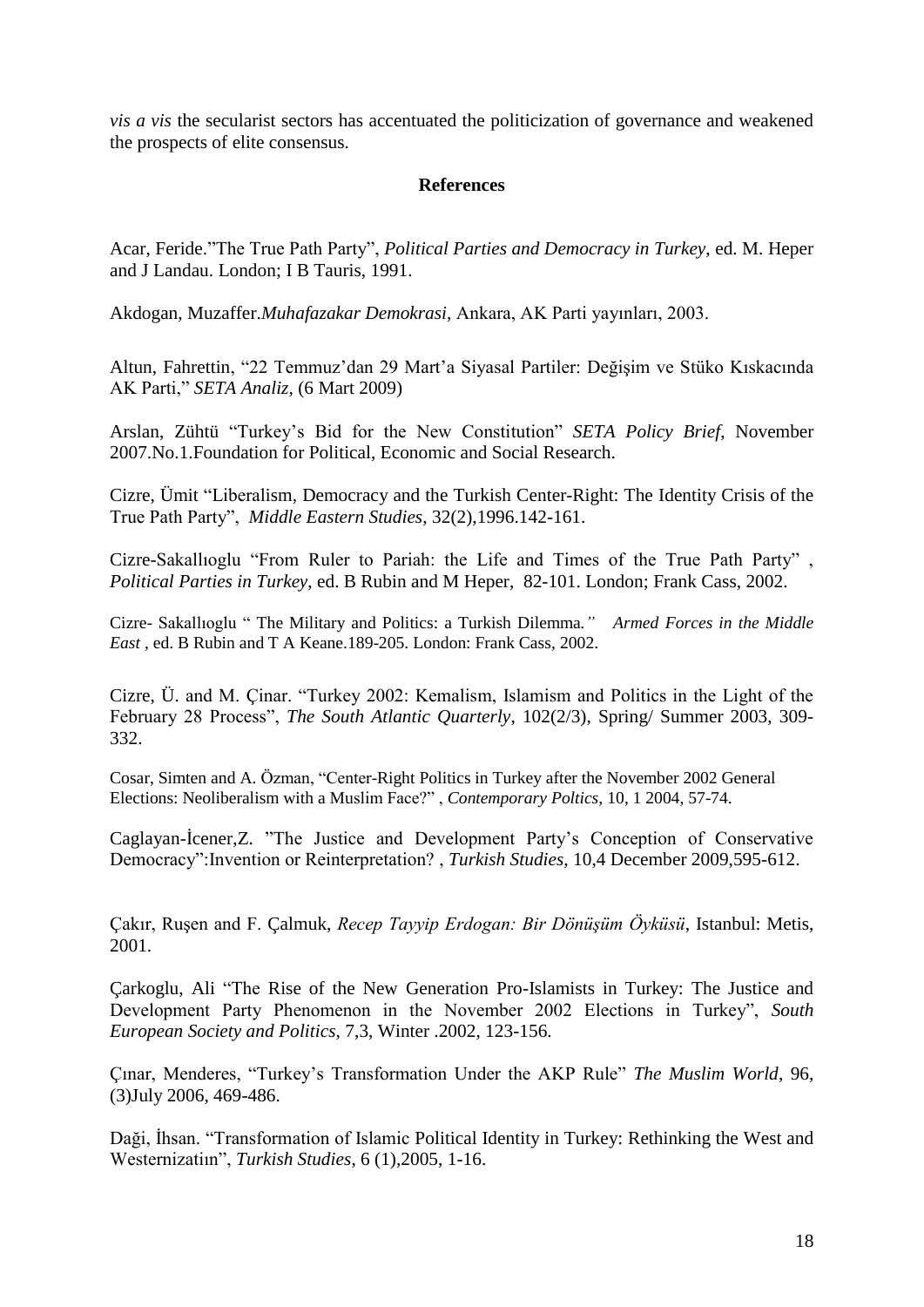Dagı, İ. "The Justice and Development Party: Identity, Politics and Human Rights Disourse in the Search for Security and Legitimacy" in H.Yavuz ed*. The Emergence of a New Turkey: Democracy and the AK Parti.* The University of Utah Press. Salt Lake City,2006 88-107*.*

Dağı , İ. "Turkey"s AKP in Power" *Journal of Democracy*, 19,. 3, July, 2008, 25-30.

Dalmış,İ. and E. Aydın, "The Social Bases of the Justice and Development Party," Secular and Islamic Politics in Turkey ",*The Making of the Justice and Development Party*.ed Ü.Cizre.201-222. London and New York: Routledge, 2008.

Dogan,Erhan. " The Historical and Discoursive Roots of the Justice and Development Party"s EU Stance", *Turkish Studies,* 6 (3) september 2005, 421-437.

Duran, Burhanettin "The Justice and Development Party"s "New Politics": Steering Toward Conservative Democracy, a Revised Islamic Agenda or Management of Crises?" *Secular and Islamic Politics in Turkey: The Making of the Justice and Development Party.*80-106

Göle, Nilüfer. "Authoritarian Secularism and Islamist Politics: the Case of Turkey",*Civil Society in the Middle East.* ed. A.R Norton. Leiden. E.J Brill ,1995.

Gülalp, H. Globalization and Political Islam: the Social Bases of Turkey"s Welfare Party" *International Journal of Middle Eastern Studies*, 33, (3), 2001, 433-448.

Insel Ahmet "The AKP and Normalizing Democracy in Turkey", *The South Atlantic Quarterly*, 102(2/3), Spring/ Summer 2003,293-307.

Kasaba,Resat."Populism and Democracy in Turkey, 1946-1961", *Rules and Rights in the Middl*e *Eas*t. ed. E. Goldberg et al. 43-68. Seattle: University of Washington Press.

Kotsovilis, S. "Between Fedora and Fez: Modern Turkey's Troubled Road to Democratic Consolidation and the Liberalizing Role of Islam"*. Turkey and the EU: Internal Dynamics and External Challenges*. Ed.Joseph. S Joseph. London: Palgrave Macmillan. 2007

Linz, J. and A.Stepan. *Problems of Democratic Transition and Consolidation*, Baltimore: the John Hopkins University Press, 1996.

Mert, Nuray. *Merkez Sağın Kısa Tarihi*, 2007. Istanbul: Selis Kitap.

Michaud-Emin, L. "The Restructuring of the Military High Command in the  $7<sup>th</sup>$ Harmonization Package and Its Ramifications for Civil-Military relations in Turkey", *Turkish Studies,* 8(1), 2008, 25-42.

Öniş, Ziya. "Conservative Globalists versus Defensive Nationalists: Political Parties and Paradoxes of Europeanization in Turkey*", Journal of Southern Europe and the Balkans*, .9.(3), December 2007, 247-261.

Öniş, Ziya. "Conservative Globalism at the Cross Roads: The Justice and Development Party and the Thorny Path to Democratic Consolidation in Turkey" *Mediterranean Politics*, 14 (1),2009. pp.21-40.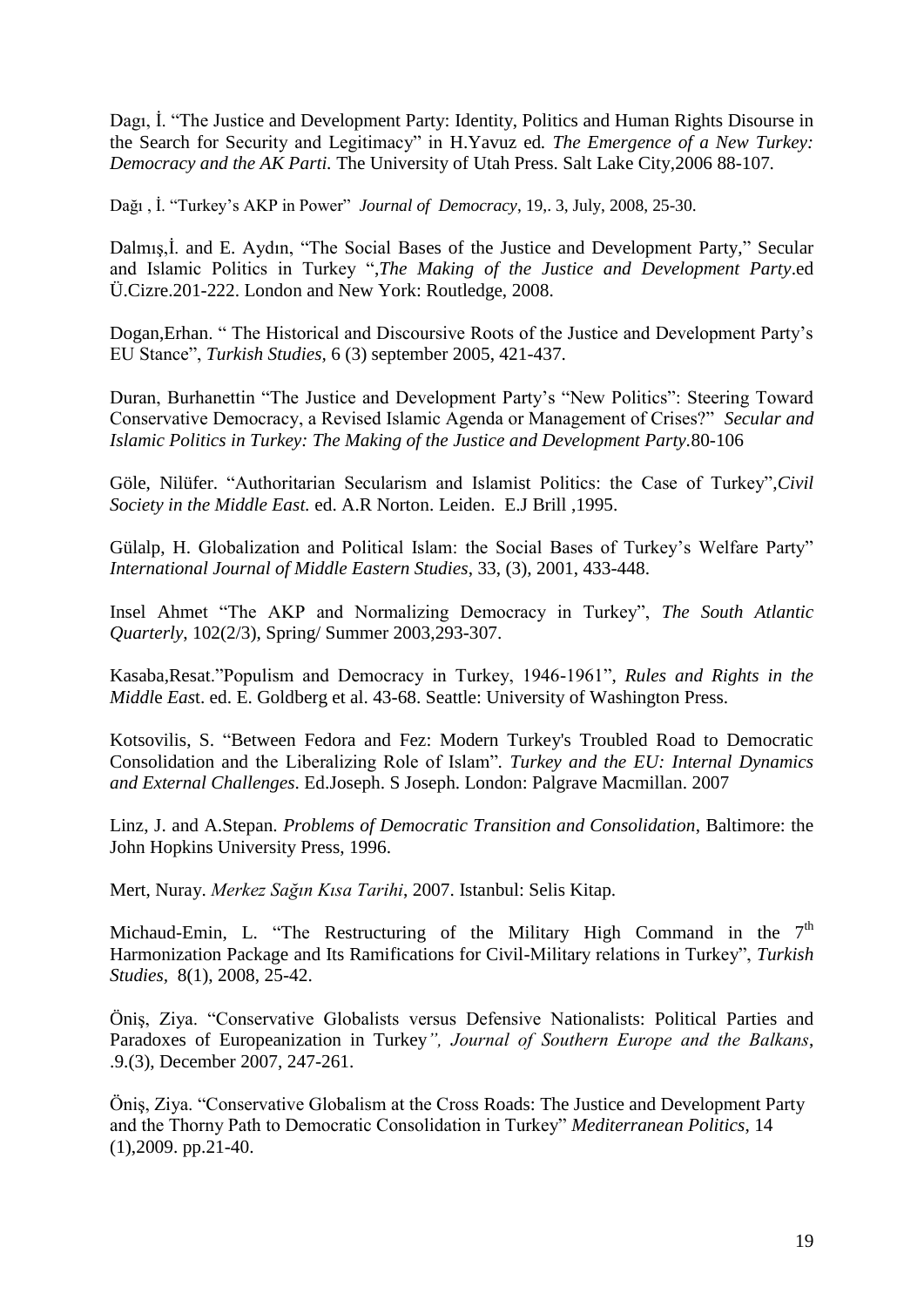Özbudun, Ergun "The Institutional Decline of Parties in Turkey" *Political Parties and Democracy,* ed. L.Diamond and R Gunther, 238-265. Baltimore and London: The John Hopkins University Press, 2001.

Özbudun, Ergun,2006a "From Political Islam to Conservative Democracy: the Case of the Justice and Development Party in Turkey", *South European Society and Politics*, 11(3-4), September- December,2006.543-557.

in the Turkish Party System" *Representation,* 42 (2) 2006.129-137.

Özbudun,E. and Ö. F Genckaya 2009. *Democratization and the Politics of Constitution-Making in Turkey",* Budapest, New York: Central European University Press.

Plattner, Marc F. "Populism, Pluralism, and Liberal Democracy", *Journal of Democracy,* 21 (1) January, 2010. 81-92.

Sayarı, S. and A.Hasanov. "The 2007 Elections and Parliamentary Elites in Turkey: the Emergence of a New Political Class?" *Turkish Studies*, 8 (2) 2008, 197-210.

Shankland, D. "Islam, Politics and Democracy in Turkey". *The EU and Turkey: A Glittering Prize or a Milestone?* Ed. M.Lake. 49-60. London: Federal Trust for Education and Research.2005

Tanıyıcı, Saban "Transformation of Political Islam in Turkey: Islamist Welfare Party"s Pro-EU Turn*", Party Politics*, 9 (4), 2003, 463-483.

Taskın, Yücel. "AKP"s Move to "Conquer" the Center-Right; Its Prospects and Possible Impacts on the Democratization Process", *Turkish Studies*, 9,(1) March 2008,53-72.

Tepe,Sultan "Turkey"s AKP: a Model "Muslim-Democratic Party?" "*Journal of Democracy*, 16,.3 (2005),69-83.

Tepe, Sultan (2006) "A Pro- Islamic Party? Promises and Limits", *The Emergence of a New Turkey: Democracy and the AK Parti*, 107-135.

Toka, Gabor "Political Parties in East Central Europe" *Consolidating Third Awve Democracies: Themes and Prospects*, ed L. Diamond at al. Baltimore: The John Hopknis Universrity Press.

Toprak, Zafer. "Populism ve Türkiye"deki Boyutları", *Tarih ve Demokrasi*, 41-62. Istanbul: Cem Yayınevi.1992.

Turunç , Hasan "Islamists or Democratic? The AKP"s Search for Identity in Turkish Politics," in *Secular and Islamic Politics in Turkey: the Making of the Justice and Development Party* , 85

White, J. B. *Islamist Mobilization in Turkey: A Study in Vernacular Politics*. University of Washington Press, Seattle. 2002.

Yavuz, Hakan, "Cleansing Islam from the Public Sphere", *Journal of International Affairs*, 54(1) Fall 2000,. 21-43.